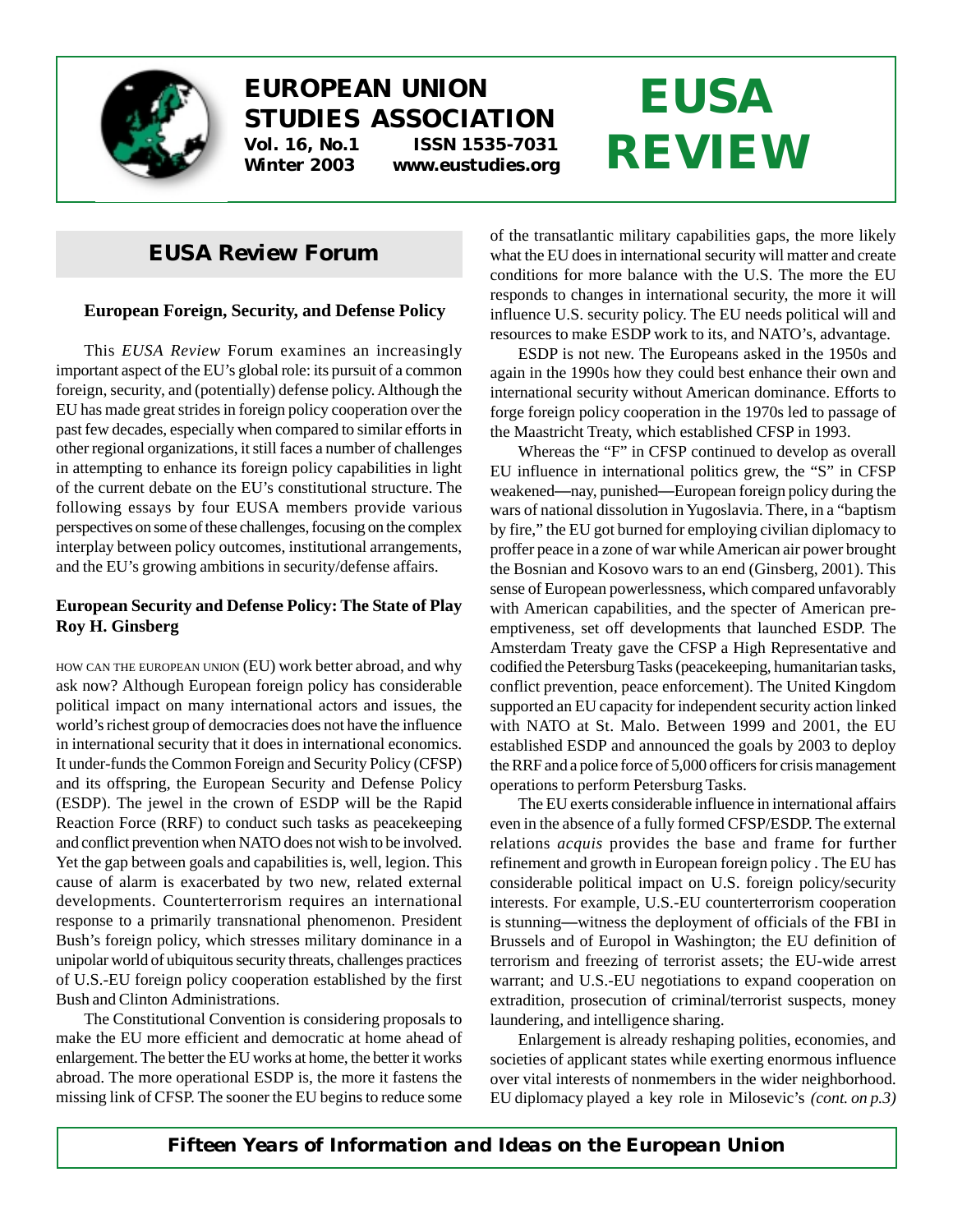The *EUSA Review* (ISSN 1535-7031) [formerly the *ECSA Review*] is published four times yearly by the European Union Studies Association, a membership association and non-profit organization (founded in 1988 as the European Community Studies Association) devoted to the exchange of information and ideas on the European Union. We welcome the submission of scholarly manuscripts. Subscription to the *EUSA Review* is a benefit of Association membership.

© 2003 European Union Studies Association ™

This issue of the *EUSA Review* features a Special Pull-Out Section on EU-Related Academic Programs (included as an insert).

**Managing Editor** Valerie Staats **Forum and Features Editor** Mark Pollack (University of Wisconsin Madison) **Book Reviews Editor** Mitchell P. Smith (University of Oklahoma) **Editorial Assistant** Claire Ingelfinger

#### **2001-2003 EUSA Executive Committee**

MARTIN A. SCHAIN, Chair (New York University) M. DONALD HANCOCK, Vice-Chair (Vanderbilt University) JEFFREY ANDERSON\*, Secretary (Georgetown University) MARK A. POLLACK, Treasurer (University of Wisconsin Madison) KAREN ALTER\* (Northwestern University) GEORGE A. BERMANN (Columbia University) GEORGE ROSS\* (Brandeis University) (\* elected to a four-year term till 2005) ALBERTA SBRAGIA (University of Pittsburgh), *Ex Officio* **Immediate Past Chair (1999-2001)**

VIVIEN A. SCHMIDT (Boston University)

**European Union Studies Association** ™ 415 Bellefield Hall University of Pittsburgh Pittsburgh, PA 15260 USA E-mail eusa@pitt.edu Web www.eustudies.org Facsimile 412.648.1168 Telephone 412.648.7635

### **EUSA Review <b>From the Chair**

#### **Martin A. Schain**

THIS IS MY FIRST COLUMN for the year 2003, and it gives me an opportunity to reflect on another year as chair of this robust, growing organization. The year 2002 ends with the Copenhagen European Council, and the successful conclusion of the accession negotiations that will vastly expand the membership of the European Union, with full participation of ten new states in the institutional framework of the Union. Of course, the fate of the candidacy of Turkey has been left hanging, and most of the problems of governance in an expanded Union have not been resolved, but the accession itself is an awesome moment worth noting. The year also ends with the threat of war in the Middle East, and the uncertainty of nuclear threat in Korea and the Indian sub-continent. In this context, the establishment of an extended Union in a Europe that produced some of the bloodiest wars in modern history is an element of some comfort.

As we are all aware, the governance problems raised by accession and expansion have hardly been dealt with. Certainly one key question will be the ability of the EU to develop common foreign and security policy in the dangerous world of 2003. This month our EUSA 5th U.S.-EU Relations Project will explore the core of that question. In the first part of this project, Project Scholar Elizabeth Pond, the editor of *Transatlantic Internationale Politik*, writes about "The New Security Relationship." Pond will deliver her new work for the first time at an invited workshop in Washington, DC, where participants will give feedback that will help shape the final version of Pond's work. Among the respondents to her work at the workshop will be Eberhard Koelsch, Deputy Chief of Mission at the German Embassy, Bowman Miller, Director of Analysis for Europe, U.S. Department of State, and Simon Serfaty, Director of the Europe Program, Center for Strategic and International Studies. We expect an engaging dialogue in Washington, and EUSA members will have the opportunity to hear a revised version of Pond's paper at our conference in Nashville. The extended paper will then be published for us by the Brookings Institution, and distributed to EUSA members.

Our 8th International Conference is moving full steam ahead. Under the leadership of Professor John Keeler (University of Washington), the Program Committee crafted a very fine set of panels that reflect both the broadening and deepening of the field and the expanding policy impacts of developments in the EU. We have more than 90 panels on a multitude of EU-related topics scheduled for the Nashville conference. Among the not-to-be missed events at the Nashville conference will be the keynote address by Professor Stanley Hoffmann (Harvard University), who will be receiving our Lifetime Contribution to the Field Award (see below). His talk will be given in the Country Music Hall of Fame Conservatory. We are happy to announce that the *Journal of Common Market Studies* will host our conference closing reception and a lecture by Professor Benjamin J. Cohen (University of California San Diego), the well-known scholar of political economy and international relations. Vanderbilt University will also generously host a conference reception on their campus. *(cont. on p.22)*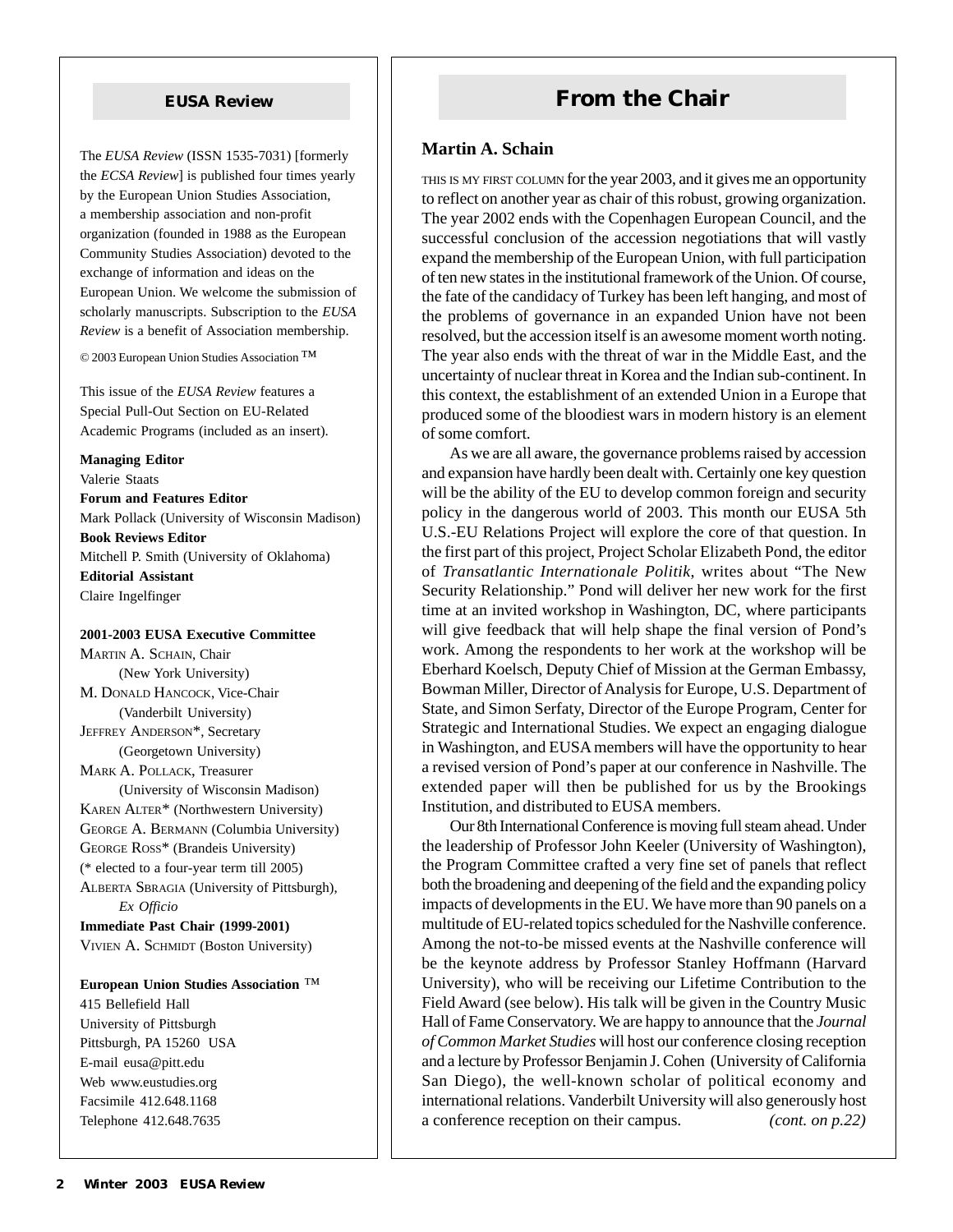*(Ginsberg, cont. from p.1)* decision to end the Kosovo war when he did. EU participation in the "Mid-East Quartet" underlines its importance in reaching and implementing a final settlement. The EU is critical to postwar reconstruction in Bosnia and Afghanistan. Dialogues with states Washington considers rogue give the EU access to capitals where there is little U.S. influence. The EU is forging new links in East Asia and the Western Hemisphere to open trade and support democracy. Participation in and funding for multilateral institutions and nongovernmental organizations allow the EU to shape the outcome of international negotiations.

Although the EU matters in international politics, there are numerous instances when it could have acted but did not (Iraq), and thus lost opportunity for influence. National foreign policy preferences cannot always be melded into one. There are limits to civilian diplomacy. Still, most Europeans generally express support for ESDP to influence U.S. foreign policy and NATO, curtail preemptory American leadership, and/or take responsibility for international peace and security. With uncharacteristic speed the EU has now set up a new institutional structure for CFSP/ESDP.

The Political and Security Committee (PSC)—members' ambassadors and the Commission—exercises political control and strategic direction for EU military responses to a crisis. The Crisis Situation Center provides the PSC with intelligence in crisis management. The Policy Planning Unit identifies potential crisis situations. The EU Military Committee (Chiefs of Defense) is the forum for military cooperation in conflict prevention/crisis management. It gives military advice to the PSC and provides military direction to the EU Military Staff. The Military Staff, which provides expertise and advice to the Military Committee and PSC on defense issues, is responsible for early warning, situation assessment, strategic planning for Petersburg Tasks, and implementation of policies determined by the Military Committee. The Joint Situation Center analyzes and makes use of intelligence. The Committee for Civilian Aspects of Crisis Management provides support for nonmilitary responses to crisis management and the Police Unit plans/conducts police operations.

Since the EU depends on NATO to implement many Petersburg Tasks, EU-NATO cooperation is critical. The two held their first ministerial in Budapest in 2001. The cease-fire between rebel forces and the Macedonian government in summer 2001 was brokered and enforced by the EU and NATO. EU and NATO Foreign Ministers met in December 2001 to affirm joint cooperation in the fight against terrorism. The long-delayed EU-NATO accord on EU use of NATO assets when NATO does not wish to be involved is expected to be finalized soon, which could pave the way for deployment of an EU conflict prevention force to Macedonia to replace the NATO force.

In 2002, the EU incorporated the WEU into its remit, funded its satellite navigation project, held its first crisis management exercise, and held its first meeting of Defense Ministers. The Commission established the Rapid Reaction Mechanism, enabling it to respond expeditiously to international crises. France and Britain announced increases in defense spending. Germany and Sweden began to restructure armed forces for peacekeeping. The commitment of several members to order the Airbus A400M transport carrier is a barometer of support for ESDP, although the green light to begin production hinges on the size of the German order. The EU declared some aspects of ESDP partly operational in December 2001. It has a sufficient commitment of troops to staff the future RRF and civilian police missions. The first litmus test for EU crisis management comes in 2003 with deployment of the EU Police Mission (EUPM) to Bosnia to help establish the rule of law, promote stability, and deny terrorist organizations the opportunity to take root.

Germany's role in ESDP is growing by virtue of its willingness to deploy out of area. Its soldiers have been deployed to the Balkans. The Germans and Dutch will assume command over the international security force in Kabul in 2003. The more Germany is at home abroad, the more ESDP benefits from an increased political will and capability.

ESDP will have to evolve well beyond the year ahead to activate the RRF. It took three decades to develop monetary union from vision to reality. National defense industries remain protected, subsidized, and unable to enjoy economies of scale and profitability. More standardization, cross-border mergers, role specialization, and EU-wide defense procurement would reduce duplication and yield cost savings to fund ESDP capabilities. Given sluggish economic growth, cost savings need to come from non-defense areas and from changes within defense spending categories. Additional funding could result from a more flexible interpretation of Stability Pact spending limits. The paltry annual CFSP budget is lamentable. Members still do not agree on the formula for financing ESDP operations.

The EU has identified shortfalls in capabilities: command and control, air and sea lift, intelligence, precision guided airplanes, electronic warfare, logistics, combat support units, precision guided munitions, communications equipment and headquarters, suppression of enemy air defense, and combat search and rescue. The RAND Corporation predicts that the EU members will need to spend \$24 to \$56 billion to meet capabilities shortfalls and suggests ESDP will not be fully operational until 2007.

The world will not wait for the EU to respond to changes in international security. The EU has often been catalyzed by outside events to shape new policy initiatives. The EU should make the EUPM a success and Germany should fund the Airbus A400M. Members should make faster progress in reorganizing European defense and procurement markets and increase spending on R&D in defense technologies. Here the United States can help by easing up on certain export controls.

The need for the EU to back diplomacy with lower-end security tasks, the specter of continued terrorism, and the prospect of EU marginalization in U.S. foreign policy deliberations together ought to weigh heavily on the EU leadership. Recommitment to ESDP at the highest political levels (a St. Malo II, including Berlin) can break the logjam of resistance to reforms necessary to make ESDP operational. The Cassandras who speak of transatlantic drift because of the U.S.-EU military imbalances ought to note the results of the recent poll of Americans and Europeans conducted by the Chicago Council on *(cont. on p.4)*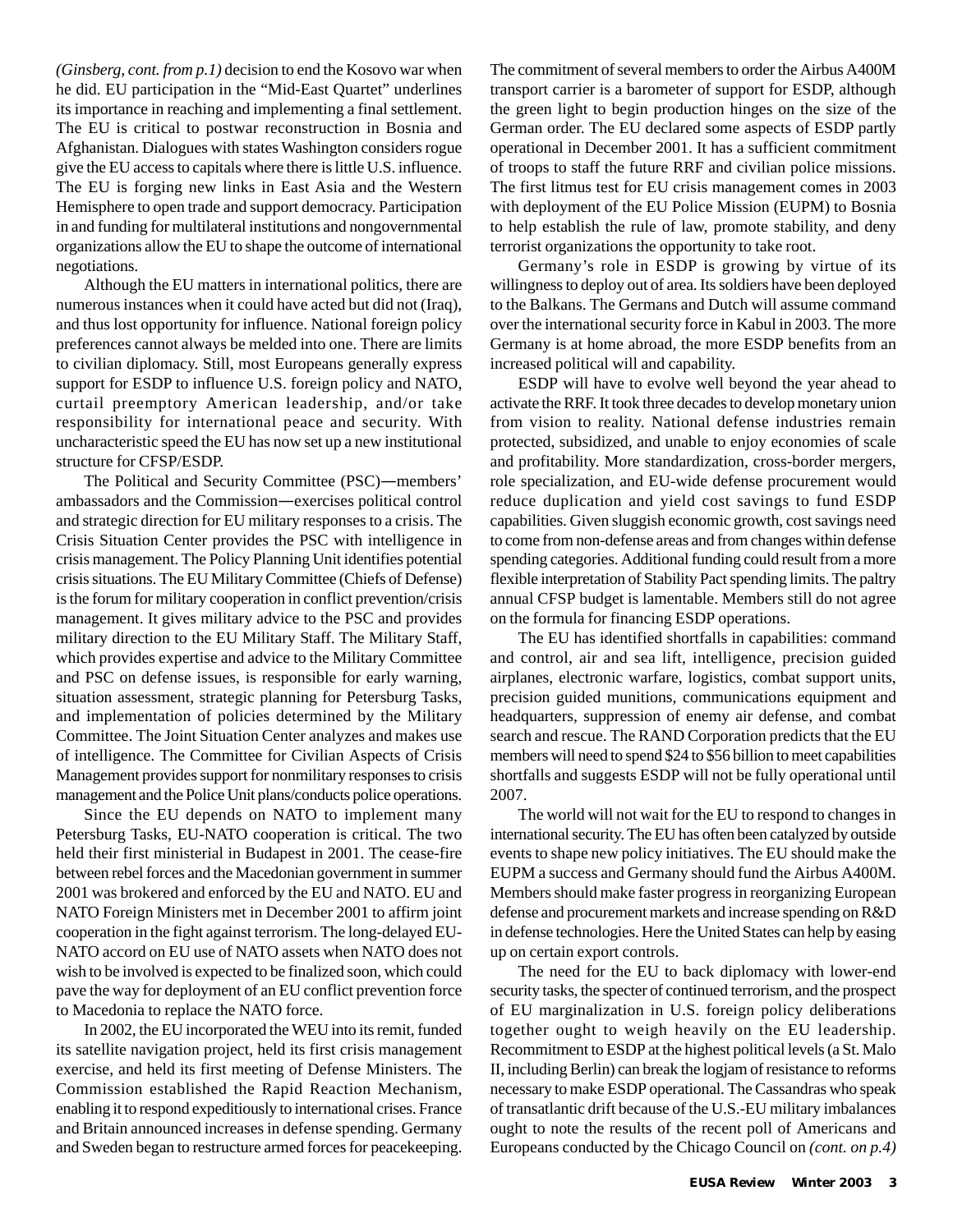Foreign Relations and the German Marshall Fund. Respondents want good transatlantic relations as well as bilateral and multilateral cooperation to help solve global problems like terrorism.

*Roy Ginsberg is professor of government at Skidmore College.*

#### **Institutional Moments, Policy Performance, and the Future of EU Security/Defense Policy Michael E. Smith**

THE EU'S AGGRESSIVE PURSUIT of a global political role over the past several decades is a unique ambition for a regional economic organization. A combination of exogenous and endogenous factors has further encouraged the institutionalization of these efforts at the EU level (Smith, forthcoming). Enlargements in particular can serve as key "institutional moments" during which EU member states reconsider the ends and means of their cooperation. As the EU faces yet another such moment, combined with its first-ever Constitutional Convention, it may be helpful to revisit some general lessons about how the EU adapts to pressures for institutional change for insights into the prospects for reforms in this domain.

Since the creation of European Political Cooperation in the 1970s, change in this policy domain can be understood in terms of a sequential process of institutional development involving intergovernmental, transgovernmental, and supranational elements guided by several more general principles. First, exogenous forces, such as enlargements, typically provide only a window of opportunity for debate over institutional change; they do not determine the specific outcome. Second, endogenous processes within EU foreign policy structures (chiefly learningby-doing and imitation) generally provide the range of possible options. Third, reforms tend to reflect a balance between pragmatic operational concerns and enduring ideological/legal debates within the EU. As a result, specific choices codified by EU member states are almost always incremental and progressive rather than revolutionary. In other words, the EU's pursuit of a coherent, high-profile external relations capability is predicated on the respect of both the functional track record of foreign policy rules and the legitimacy those rules have earned based on that track record.

At present, the EU is again attempting to strike a workable balance between institutional stability (to promote a coherent global identity) and flexibility (to allow a variety of responses and participants). At the same time, however, it is attempting to develop a European Security and Defense Policy (ESDP) that provides for the application of deadly force. The question here is whether this approach will suffice in light of the EU's ambitions as a global *military* actor and the high political and economic costs surrounding enlargement. In my view, although the EU has reached a high level of civilian and economic foreign policy cooperation (Ginsberg, 2001), there are reasons to be concerned about the pursuit of an ESDP based on the EU's performance since the Nice Treaty. Leaving aside the issues of involving nonEU states (like Turkey) in EU foreign policy and harmonizing the ESDP with NATO, Nice and its immediate aftermath did little to enhance ESDP capabilities beyond a slight clarification and expansion of existing procedures. In line with the principles noted above, Nice in particular failed to extend the notion of "enhanced cooperation" to the ESDP. This is a crippling limitation; if there is any area of the CFSP that might require a "coalition of willing" to take charge, it is in the area of military/ defense issues. Given the limited reforms under Nice, the EU will have to resort, as usual, to selective learning-by-doing (and thus institution-building) in the ESDP domain. However, we cannot fully assess this possibility until several EU states actually attempt an independent military operation. Two recent examples demonstrate the practical limits of achieving a consensus on such an operation.

In Macedonia, the EU revealed a division between those willing to lead (France and the UK), others preferring to hold back or let NATO lead (Germany) and the smaller and/or neutral EU states concerned about being left out or dominated by the larger ones. France, with some support from Germany, proposed a 1,500-person multinational peace force for Macedonia to remain beyond NATO's self-imposed 30-day limit. Instead, EU foreign ministers backed a NATO-led follow-on force to protect up to 200 monitors after the main force left. At this point, French foreign minister Hubert Vedrine admitted that the EU was still not yet ready to lead its own force. Thus, due to the opposition of one or more member states, the EU seems to have failed at least four times (Croatia, Bosnia, Kosovo, and Macedonia) to play an independent military role in the Balkans. This does not suggest a potential for true operational independence from NATO even in an area of strategic significance for the EU. Even when EU states deploy troops, they are hobbled by concerns about mission creep, public opposition to the use of military force, and open-ended troop commitments. These issues will further constrain the operational capability of the ESDP.

The September 11 terrorist attacks revealed a similar dynamic. Here the EU was extremely quick to speak with a common voice in its initial response to the attacks. However, as Howorth recently reported (2002), EU states expressed support for the U.S. and offered troops to the effort, but on a bilateral and national basis rather than collectively on behalf of the EU. Equally problematic for the ESDP, the bulk of operational support for the U.S. was provided by the UK, which further reinforced perceptions of an unfair or inappropriate special relationship between these countries. Even more embarrassing for the EU, in December 2001 the Belgian EU presidency prematurely announced at the Laeken summit that the ESDP was "operational" and that the EU would provide up to 4,000 troops for the peacekeeping force in Afghanistan. This could have been the first deployment of the EU's new Rapid Reaction Force, yet France, Germany, and the UK (among others) quickly denied the announcement and insisted that they would deploy troops on their own accord, not under the institutional umbrella of the EU. These missed opportunities show that exogenous problems alone do not prompt significant institutional changes in the EU (at least in terms of CFSP/ESDP). Moreover, it still seems all too easy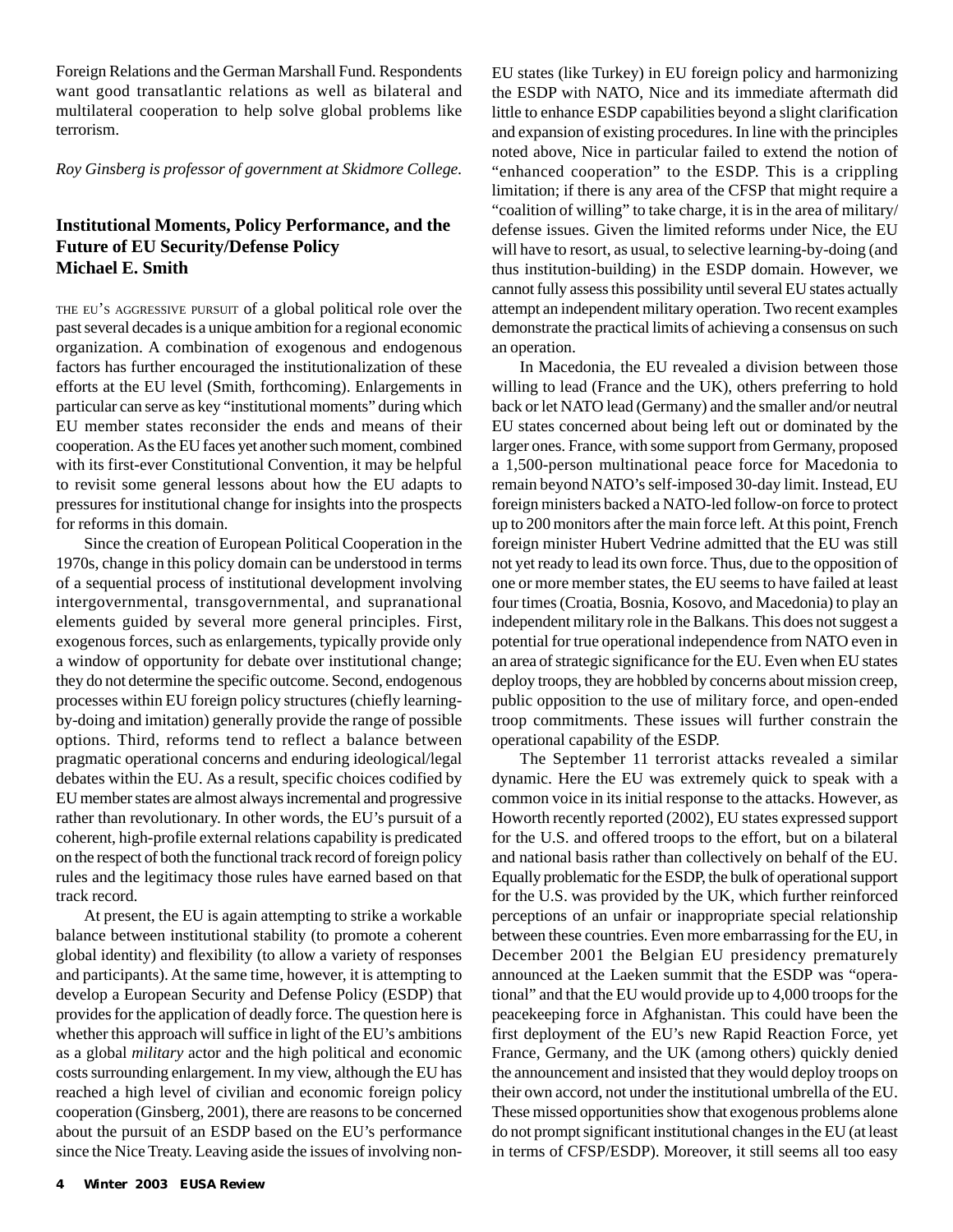for other actors (whether allies or enemies) to divide the EU on security/defense issues where perceptions of a direct, major threat to common European interests are absent. The current situation with Iraq, like Afghanistan and Macedonia, also clearly exhibits these dynamics.

These episodes, and past experience in EPC/CFSP, also suggest that the EU may have reached the limits of a consensusdriven approach to CFSP in light of the pending stresses of enlargement. EU states will have to delegate more responsibilities to the Commission and/or allow a Council of Defense Ministers to govern this domain, while also possibly instituting compliance mechanisms. EU states still seem unable to agree on a fundamental justification for the ESDP: as a support arm for NATO (UK), as an independent EU force (France), or solely as a peacekeeping/humanitarian force (Germany and Sweden). Even with these changes, the ESDP is likely to be operational only in situations where NATO (i.e., the U.S.) clearly refuses to participate. NATO is still better organized and equipped for operational action, and shows far more dynamism in terms of mission expansion, enlargement, and cooperating with key non-EU states (Turkey, Russia). How the ESDP will develop while upholding equally important principles of subsidiarity, transparency, and democracy also remains to be seen. And unless the ESDP provides for a more robust decision-making mechanism (even through "enhanced cooperation" or "differentiated integration") with more resources, it is highly doubtful it could be used to compel other actors to change their behavior in line with EU policies. There is a huge conceptual and operational gap between well-developed "normal" CFSP activities and military-related actions, and it may be that only a major external crisis and/or a major change of U.S. policy (such as withdrawing from NATO) would lead the EU to transform its weak ESDP plans into a truly effective independent military force. In short, limited institutional reforms, tight defense budgets, and uncertain political will, coupled with the challenge of enlargement and the presence of NATO as an alternative, suggest that ESDP may be little more than a psychological insurance policy to back up NATO.

However, recent experience, particularly in Macedonia, suggests a potential, though still evolving, division of labor between the EU and NATO: NATO threatens military force while the EU simultaneously offers economic rewards. This could be the future model, assuming both institutions agree on the political priorities in such cases (i.e., to deter, compel, or punish; to support fragmentation or unification; etc.) and on the same balance between carrots and sticks. If ultimately successful, Macedonia might also demonstrate how an early, smaller deployment could prevent long, open-ended missions as in Kosovo and Bosnia. Still, unless major institutional reforms can overcome the problems noted above, the ESDP will remain a passive symbol of collective identity rather than an active behavioral expression of it. The history of institutional change in this domain, however, suggests that the former, rather than the latter, is the most likely outcome.

*Michael E. Smith is assistant professor of political science at Georgia State University.*

### **Giving Peace a Chance: What the EU Can Teach the U.S. Hazel Smith**

IN THIS ESSAY, I REVIEW how the European Union deals with "antisystemic" states and groups, focusing on the examples of Central America in the 1980s and the Democratic People's Republic of Korea (DPRK), more commonly known as North Korea, in the 1990s and 2000s. I argue that although the EU shared common objectives with the United States, it adopted policy instruments at variance with those used by the U.S. and, as a result, was more successful than that of the U.S. in achieving foreign policy goals. I further argue that the United States should learn from the European Union in devising and implementing policies designed to cope with the proliferation of anti-systemic movements in the twenty-first century.

#### EU philosophy, policy and instruments towards

#### anti-systemic states and movements

In this essay, anti-systemic states and movements are understood as being underpinned by radical anti-liberal ideologies —whether these be motivated by religious, nationalist or political rationales. The Union's approach towards anti-systemic states and movements was shaped by the historical, political and geographical interrelationship with the Communist states of East Europe and the former Soviet Union that was constitutive of its political and institutional ontology. During the Cold War, the Community and the member states learned the art of peaceful coexistence as well as judicious engagement while, at the same time, avoiding military conflict that could spill over into its territory. The Community also learned that its coordination with the United States was essential but that did not mean that there would never be distinct "European" interests and sometimes conflict with its most important partner as to what should be the appropriate instruments of foreign policy. Its resistance, for instance, to the imposition of sanctions on the USSR in 1979 and Poland in 1981 caused both irritation and anger in the United States.

A distinct European *modus operandi* was further molded by its global policies towards discrete conflicts and particular anti-systemic states and social movements—starting with the first extra-European activity in the 1960s and 1970s as the Community developed a policy towards the Middle East, including the Palestine Liberation Organization (PLO). The Community's shared objectives with its major partner, the United States, were to promote peace and stability in the region. Where it differed was in its willingness to recognize the PLO as a legitimate partner in the process of peace-making, its reliance on economic instruments including the promotion of trade agreements and associations and the allocation of aid, its emphasis on the promotion of political dialogue with all actors and its rejection of the use of military and security instruments as a method of "peace-building." This was not just a case of making a virtue out of necessity of the Community's civilian character attributes. After all, France and the United Kingdom (after its accession in 1973) had capable military forces—as demonstrated in military interventions in the Sinai in 1981 and in the *(continued on p.6)*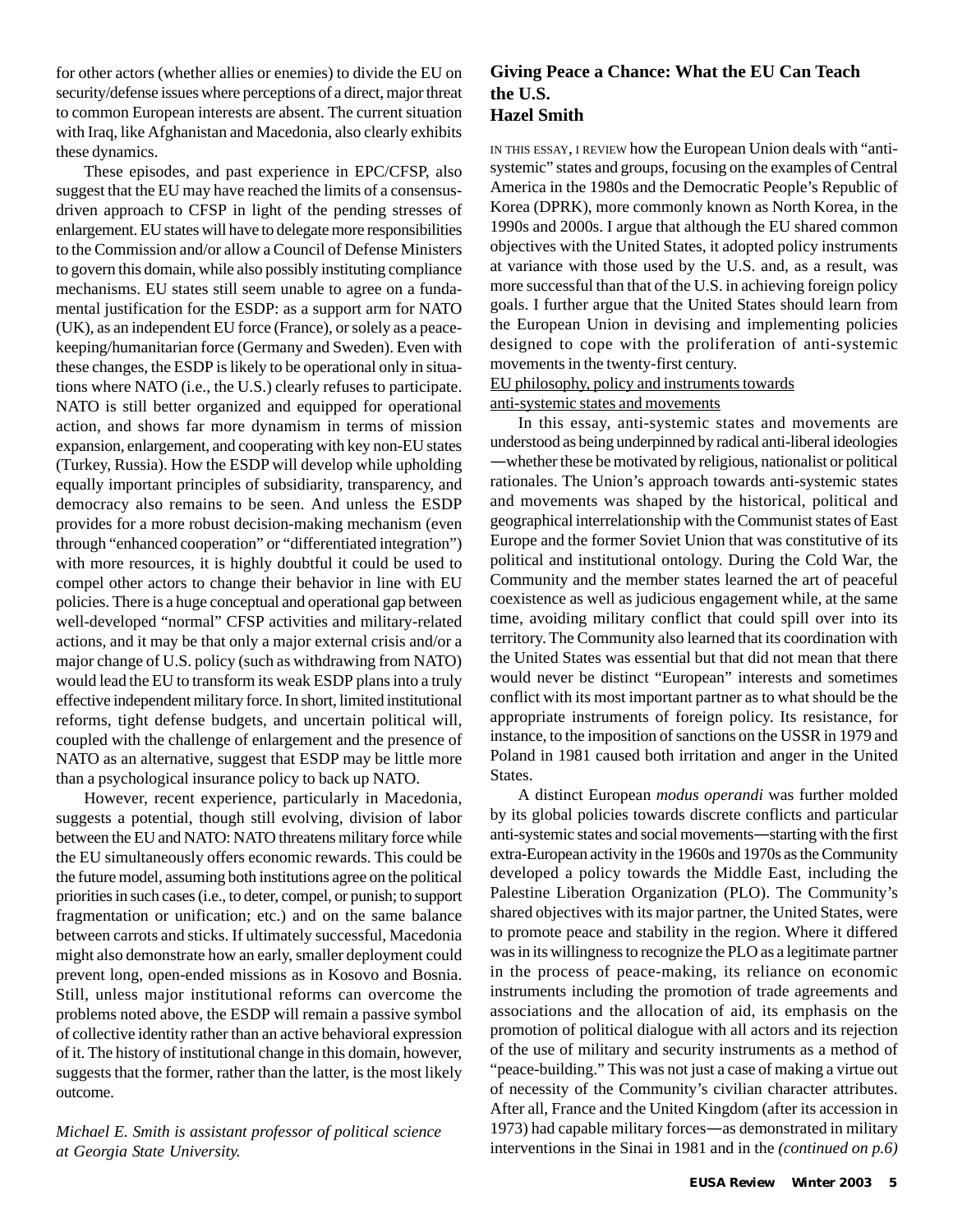*(H. Smith, cont. from p.5)* Balkans in the 1990s, when both nations used their military forces in support of policies closely coordinated with the Community/Union.

#### Mitigating revolution in Central America

The Community finessed its philosophy and instruments in the Central American conflicts of the 1980s as it developed a comprehensive strategy towards the armed revolutionary movement, the FMLN, in El Salvador, and the revolutionary government of Sandinista Nicaragua (1979-1990). The Community offered positive inducements in return for demonstrable commitments to building institutions embedded in liberal democratic norms. Inducements included aid, diplomatic recognition, support for intra and inter-regional cooperation and a willingness to act as a diplomatic interlocutor with the United States government. By contrast, the United States relied almost wholly on a strategy of militarization of the conflicts—becoming the most substantial financier and trainer of counter-revolutionary governmental forces in El Salvador and the *contra* mercenaries that brought destruction to Nicaraguan border regions, resulting in the killing and maiming of Sandinista soldiers and Nicaraguan civilians. Neither the Salvadorean FMLN nor the Sandinista military were defeated by military forces and yet both El Salvador and Nicaragua achieved transitions to democracy through political negotiation and electoral processes. This outcome owed much to international efforts, including the EU's active diplomacy, that both encouraged peaceful solutions and delegitimized the military options favored by the United States.

#### Dealing with the DPRK

More recently, the European Union has demonstrated a renewed commitment to its tried and tested approach to antisystemic states. In the wake of the North-South Korea summit of June 2000, EU member states and the EU, at the behest of South Korean president and now Nobel Peace prize-winner Kim Dae Jung, engaged in a round of diplomacy that ended with diplomatic recognition of the DPRK by 13 of the 15 member states and the Union itself. Diplomatic recognition was accompanied by tough dialogue on security and human rights along with aid designed specifically to support a transition to a market economy. DPRK officials received training on human rights in Sweden and the UK, the principles and practices of market economies, as well as in less politically sensitive areas such as agriculture and English language studies. Moves towards imposing restrictions on technical assistance after the revelations of late 2002 that the DPRK has acquired uranium enrichment technology, a prerequisite for a nuclear arms program, demonstrate the use of another civilian instrument, that of aid withdrawal, as part of the armory of EU instruments.

The common objectives of U.S. and Union policy towards the DPRK are the promotion of stability and the transition to the market economy and democracy. The belligerent policies of the Bush administration have noticeably failed to achieve progress towards any of these goals. The refusal to continue the negotiations on the security/missile deal that took Madeleine Albright to Pyongyang in October 2000 and the subsequent inability to craft a policy other than at the level of rhetoric have left the administration in policy paralysis. By contrast, the EU is engaged in active diplomacy and, given the market reforms of September 2002, may be contributing to the slow transformation towards marketization in the DPRK. The European Union, however, unlike the United States, has only indirect interests in security issues on the Korean peninsula and it is the latter which must craft a policy to resolve security tensions. The United States could usefully learn from the Union and develop a comprehensive policy that combines vigorous diplomacy with carefully employed inducements, close monitoring of agreements and the encouragement of intra-regional cooperation as a means of integrating this most anti-systemic of anti-systemic states into the international system.

#### Learning from the European Union

The Union cannot achieve foreign policy success in all arenas with its supercession by U.S. diplomacy in the Balkans in the mid-1990s still a powerful reminder that the United States can sometimes achieve results when the Union cannot. Lack of EU capacity in one conflict, however, should not mask the enormous achievements in other areas, not the least being the transformation of East and Central Europe towards democracy, largely assisted by an intensive Union involvement designed to support common Western goals of peace, stability and economic renewal in the wider Europe.

The philosophy and methods developed by the EU are more than ever relevant today given the variety of difficult relations with anti-systemic states and groups that major powers must manage in order to achieve global stability. The most immediate challenge to both the United States and the European Union is to build a strategy that can convince the poor and disenfranchised of the Muslim world that Western capitalism has more to offer than fundamentalist Islam. This policy cannot be based on belligerent rhetoric, disrespect (perceived or actual) of Islam, or inattention to the extraordinary economic and political deprivation and extreme inequality facing these populations.

A strategy based on a tough but nuanced and mutually respectful dialogue may initially appear unappealing because of its implicit understanding that compromise may be needed on all sides. Provided compromise is not on matters of principle, however, this is what successful diplomacy is all about. The United States is the most powerful military power on earth yet preponderant military power, as the U.S. knows from its experiences in Korea and Vietnam, does not always translate into the ability to control outcomes. The United States should learn lessons from European Union success in dealing with antisystemic states and movements and apply these lessons in its approaches to dealing with countries whose objectives it does not share. This way the United States, might achieve the foreign policy goals it has set itself. Like the European Union, the United States should "give peace a chance."

#### *Hazel Smith is reader in international relations at the University of Warwick.*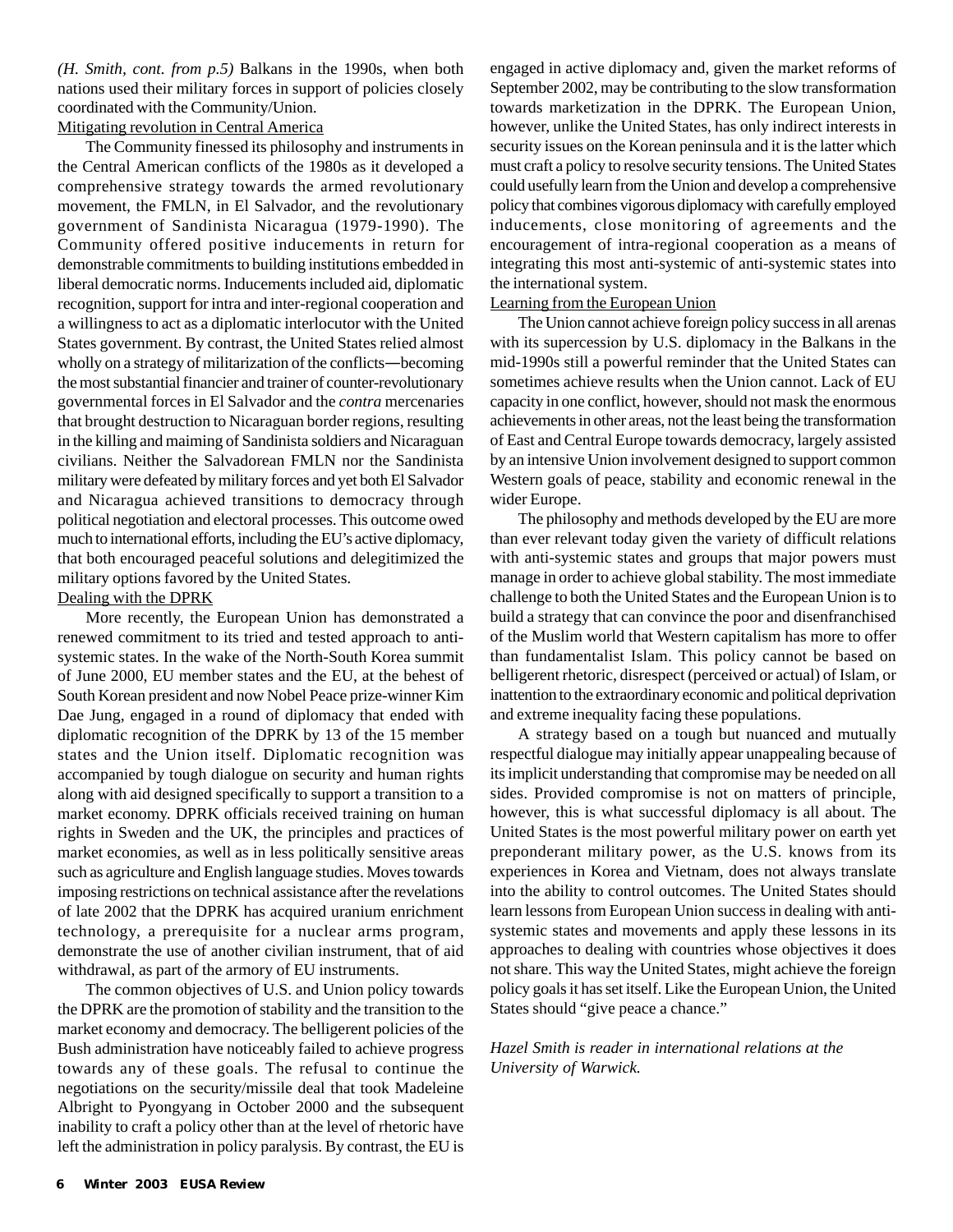#### **An Effective and Legitimate CFSP: Challenges Faced by the Constitutional Convention and the Next IGC Walter Carlsnaes**

ALTHOUGH THE CONVENTION ON THE Future of Europe established at the Laeken Summit in 2001 was initially set up in response to a general unease with the functioning of the EU, especially in anticipation of enlargement and the decision-making problems that would inevitably follow in its wake, it has also come to embrace foreign policy issues and attempts at reforming Pillar II structures. The latter has come as something of a surprise, since CFSP/ESDP issues were scarcely mentioned either in the Treaty of Nice or in the Laeken Declaration. In any event, as recently noted by Christopher Hill, the question whether reform of the CFSP is necessary or not has been quickly answered in the affirmative by the Convention, with the result that already at this point in its deliberations, "some quite serious measures are on the table" (Hill, 2002: 25).

However, the Convention is not simply faced with the task of coming to grips with problems of size and effective decisionmaking procedures within the context of enlargement, but was also given a broad mandate to show the way toward "a clear, open, effective, democratically controlled Community approach." In short, underlying its creation lies not only a concern with the future problem-solving effectiveness of EU institutions, even though these are clearly of an overriding nature. Of equal importance, Fritz Scharpf recently argued in a talk given in Stockholm, is the normative appropriateness of EU institutions and processes, especially in the light of the increased demand within Europe for a greater clarity of competencies, a greater transparency of decision processes, and a greater democratic accountability of decision-makers (Scharpf, 2002: 2). The question is how the Convention will be able to contribute to both aims without compromising either. In the past successful institutional reforms – such as those adopted in the Single European Act or at Maastricht – were focused almost exclusively on substantive policy issues or on goals on which prior agreement had been reached, whereas present concerns seem less preoccupied with questions of policy effectiveness and more with criteria pertaining to institutional appropriateness and democratic legitimacy.

Although the tension between these two aims affects the future of the EU as a whole, particularly in view of the challenge posed by the upcoming integration of the new accession states, it also complicates the ambition of making the CFSP more effective. This increased concern with foreign policy and security issues was already evident prior to the events of 11 September 2001 (particularly in connection with the launch of the ESDP in 1998), and has become even more pronounced subsequently as the U.S. has expanded—mainly in a unilateralist and militarist mode—its all-out campaign against international terrorism and Saddam Hussein's regime. However, here I will confine myself to a single aspect, albeit a central one if the ambition of the Convention of reforming the intergovernmental Pillar II structures will have any chance of success: the issue of how foreign policy should be made in future.

At present, as Scharpf has argued, EU policy-making is conducted in terms of three different modes of governance differing substantially with respect to the criteria of effectiveness and legitimacy. The first and most fundamental is that of *intergovernmental negotiation,* based essentially on the principle of unanimity. Its polar opposite is *supranational centralization,* requiring—as, e.g., with the European Central Bank—no agreement whatsoever on the part of national governments. However, the most frequently employed mode is what Scharpf has called *joint-decision making,* in Brussels often referred to as "the Community method." It has a number of procedural variants (one of the tasks of the Convention is in fact to simplify these), but the dominant mode is that policy proposals must originate in the Commission, and in order to become effectuated, they need to be approved by a qualified majority vote in the Council of Ministers and by an absolute majority of the members of the European Parliament.

All three modes differ on how they balance the dual desiderata of effectiveness and legitimacy. Based on the power (both positive and negative) of the veto, the first scores high on legitimacy but considerably less on its problem-solving effectiveness. The second, not dependent on national agreement or preferences, is potentially very effective, but achieves legitimacy only within the narrow boundaries of its specific mandate, premised on earlier joint and essentially irrevocable commitments. The third mode produces considerably better effectiveness than intergovernmentalism, and—given its beholdenness to support from both national governments and the European Parliament—has a broader foundation underwriting its legitimacy than the supranational model.

Why, given the availability of these three types of governance, and especially the advantages of the joint-decision mode, is there nevertheless a perceived need to reform the institutional framework for making EU foreign policy decisions? If these have worked in the past, why has the Convention come to feel that reform is now necessary? The answer is clearly anything but straightforward, but the following factors hint at the dilemma involved.

Given the establishment and rapid development of the ESDP as an integral part of the CFSP, including the Rapid Reaction Force (RRF), intended to consist of national armed forces ready for swift deployment to high-risk conflict areas, any decisions made in its name will, of necessity, achieve high political salience within member states. As a result it will be well nigh impossible for their governments to be bound by *majority decisions* involving the sending of national contingents of RRF troops to combat zones. As W. Wessels noted recently, "[O]nly national authorities are legitimated to send out soldiers with the risk to be killed" (Wessels, 2002: 5). At the same time it will be very difficult for all kinds of historical, ideological and other reasons—to attain *unanimity* on European missions of this nature. Instead, any attempts to do so will undoubtedly provoke both divisive national debates and sticky negotiations on the European level, none of which is conducive to constructive diplomatic behavior in crisis situations or, if the need arises, the kind of fleet-footed capability envisaged by the architects of RRF. *(continued on p.8)*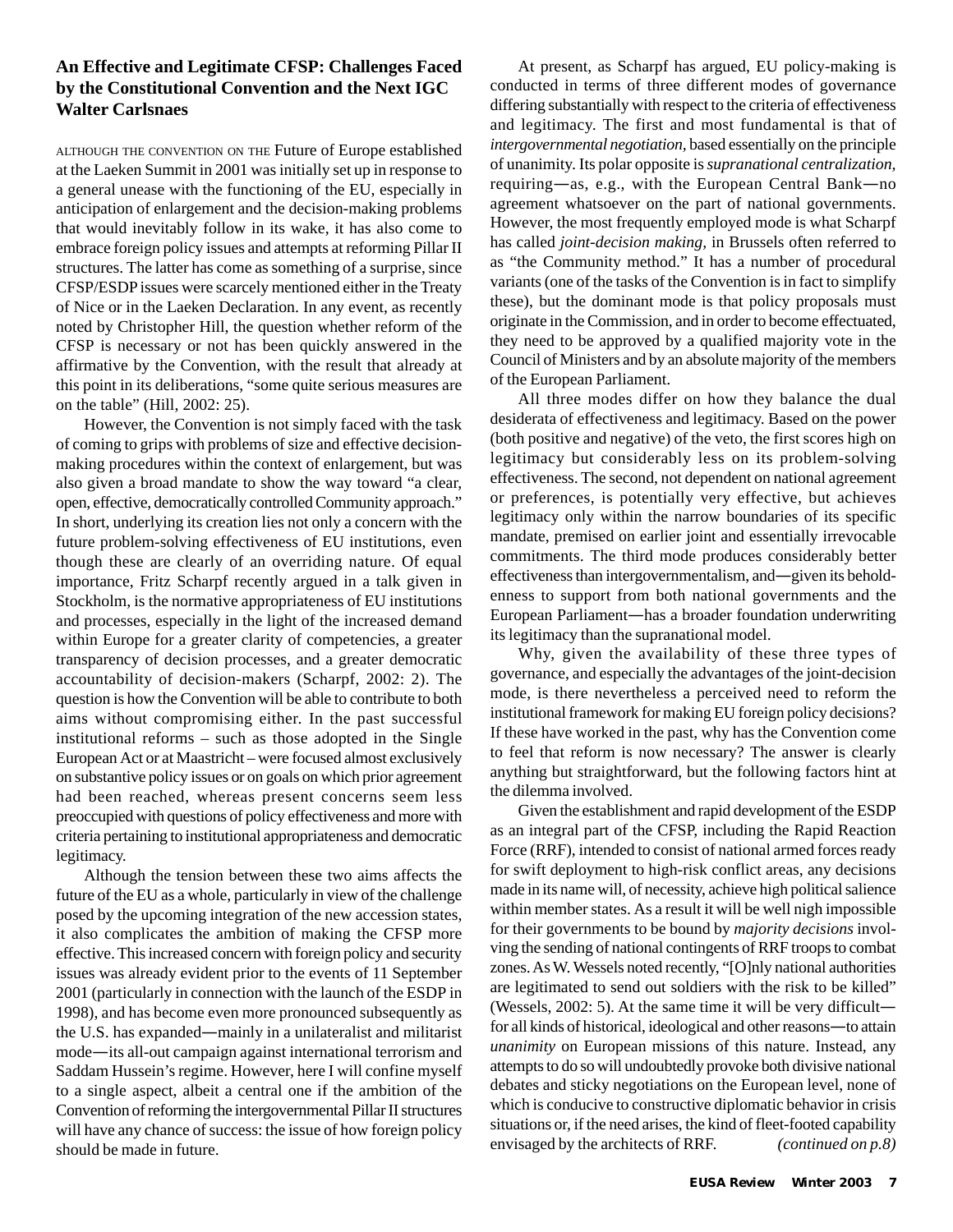#### *(Carlsnaes, cont. from p.7)*

In the light of this dilemma and the need for high levels of consensus on foreign policy issues, essentially two options are available within the Community framework. The first is to downgrade the influence of member governments in favour of upgrading the role of the Commission and the European Parliament. However, as Scharpf has argued, proposals along these lines are "based on an inadequate understanding of the normative preconditions of legitimate majority rule" (Scharpf, 2002: 11). There is in any case little reason to expect the upcoming Intergovernmental Conference to move in this direction, and any attempts by the Convention to propel European institutions towards a more majoritarian system could very well backfire by provoking current European debate and opinion to go against such change.

The second option, advocated by Scharpf, is to accept the legitimacy of divergent national interests and preferences, and hence also the continued functionality of the current three modes of governing within the Union. The crucial issue then becomes how to cope with legitimate diversity in the pursuit of European foreign and security policy. If the Union is not to become wholly impotent in its foreign and security policy-making, this means that its members have to be willing to compromise on the requirement of uniformity.

The magic words here are "differentiated integration," opportunities for which already exist within the framework of the Treaties. In theory, this means that it would be "possible for some governments to pool their military resources and to integrate their foreign policy even if such initiatives were not supported by all members states … In short, differentiated integration could facilitate European solutions in policy areas where unilateral national solutions are no longer effective while uniform European solutions could not be agreed upon" (Scharpf, 2002: 14). However, this solution has one major drawback: while "in theory" possible, this type of proposal is highly circumscribed by the Amsterdam Treaty, and policies promulgated in its name cannot challenge the existing body of European law. Also, it has never been tried.

The underlying scepticism—even hostility—towards differentiated integration emanates from a deep-rooted ideological commitment to uniform law as a precondition for full integration. Scharpf's conclusion, and one which I find persuasive, is not only that a distinction should be made in the ongoing constitutional debate in Europe between legitimate and illegitimate diversity, but also that the Convention and the upcoming IGC should take upon themselves the task of trying to override this negative frame of mind and, instead, to base their deliberations on an acceptance of the reality of a multi-level European polity. If this task is taken seriously, we can perhaps also look forward to European foreign and security policy in due course becoming both more effective and more legitimate.

*Walter Carlsnaes is professor of government at Uppsala University and the Norwegian Institute of International Affairs.*

#### **References**

- Chicago Council on Foreign Relations and the German Marshall Fund (2002) *Worldviews 2002* (www.worldviews.org).
- Ginsberg, Roy H. (2001) *The European Union in International Politics: Baptism by Fire*. New York: Rowman & Littlefield.
- Halliday, Fred (1999) *Revolution and World Politics: The Rise and fall of the Sixth Great Power*. Basingstoke, UK: Macmillan.

Hill, Christopher (2002) "EU Foreign Policy since 11 September 2001: Renationalising or Regrouping?" Lecture, University of Liverpool, 24 October 2002.

- Howorth, Jolyon (2002) "CESDP after 11 September: From Short-term Confusion to Long-term Cohesion?" *EUSA Review*, 15: 1, 1-4.
- Scharpf, Fritz (2002) "What a European Constitution Could and Could Not Achieve." Lecture, Tessin Palace, Stockholm, 3 October 2002.
- Smith, Hazel (2002) *European Union Foreign Policy: What It Is and What It Does*. London: Pluto.
	- \_\_\_\_\_ (1995) *European Union Foreign Policy and Central America*. New York: St. Martin's Press.
- Smith, Michael E. (forthcoming) *Europe's Foreign and Security Policy: The Institutionalization of Cooperation*. Cambridge: Cambridge University Press.
- Wessels, Wolfgang (2002) "Security and Defence of the European Union: The Institutional Evolution: Trends and Perspectives." Paper, 6<sup>th</sup> ECSA World Conference, Brussels, 5-6 December 2002.
- Wolf, Charles Jr. and Benjamin Zycher (2001) *European Military Prospects*. Santa Monica: RAND.

#### **Study Abroad: European Integration and Portugal** June 20-July 18, 2003 Lisbon, Portugal

This program offers six credits at the undergraduate or graduate level and includes two courses, "Portugal and the EU: The Political Economy of the European Union," taught by EUSA member Michael Baum (University of Massachusetts Dartmouth), and "The Politics of European Integration," taught by Antonio Goucha Soares (Technical University of Lisbon). Baum writes, "Students are encouraged to think and write about the comparative lessons of the Portuguese case for other small- to medium-sized open economies soon to join the Union." Field visits and guest lectures are part of the program. Students from any university may apply. Scholarships may be available to qualified applicants. For more details visit <www.umassd.edu/dce/lisbon>.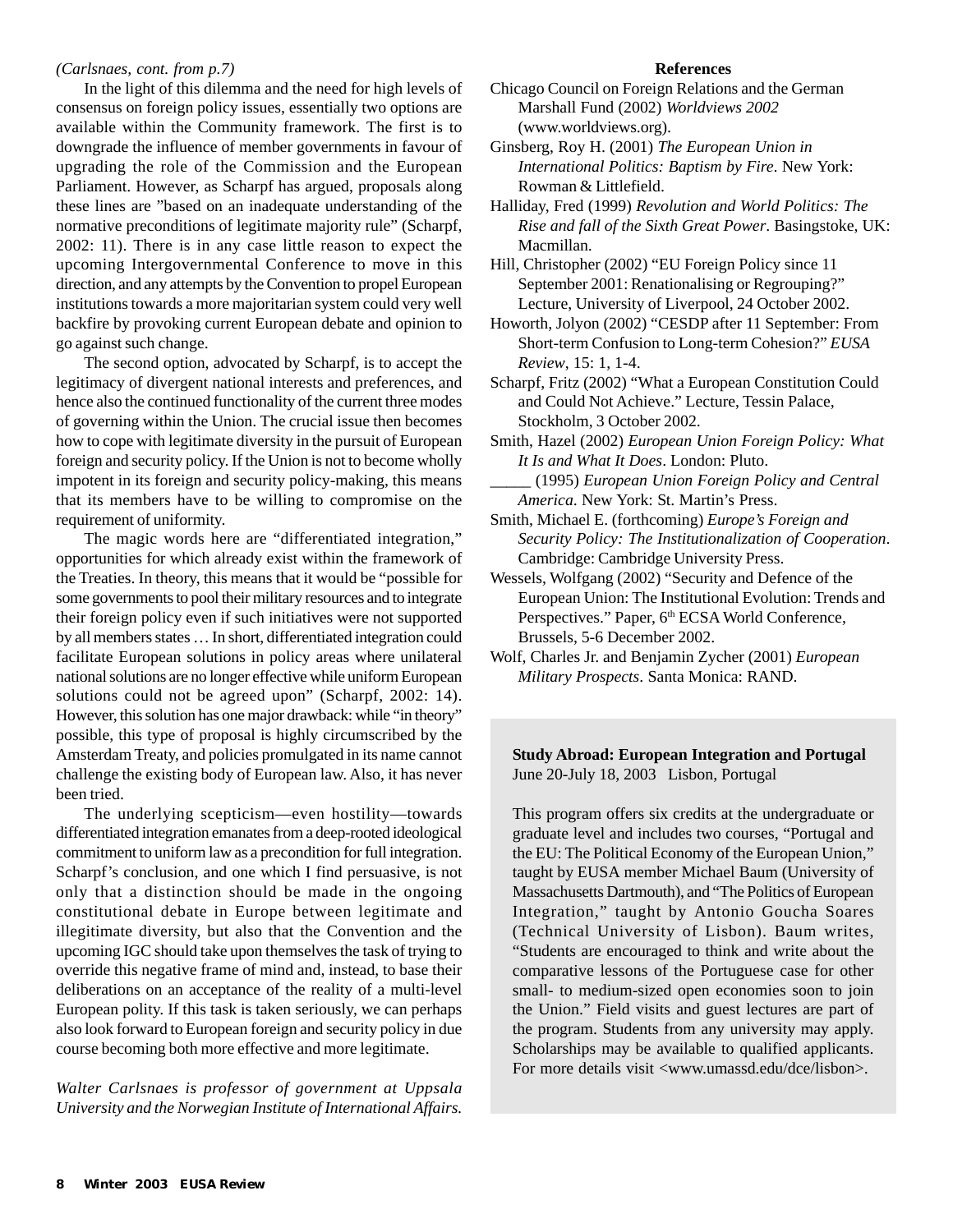### *EUSA Review* **Essay**

#### **Stupid or Sensible? The Future of the Stability and Growth Pact Patrick Crowley**

THE STABILITY AND GROWTH PACT (SGP) was agreed to in principle at the Dublin European Council in December 1996, and was meant to clarify the excessive deficit procedure of the Maastricht Treaty once member states had joined Economic and Monetary Union (EMU). Germany, in particular, pushed hard for not just a clarification of how the excessive deficit procedure would work under EMU, but also as a way to allay fears over the implications of the attainment of the Maastricht convergence criteria by traditionally fiscally profligate countries such as Italy and Belgium. The SGP eventually voted on in Amsterdam included a specified process for identifying and correcting excessive budget deficits, with a procedural timetable and ultimately the imposition of fines to ensure that monetary union in the EU was accompanied by a high degree of convergence in fiscal positions.

The SGP itself consists of three components: (1) two Council regulations (1466 and 1467/97); (2) a resolution/directive (17/ 6/97 #26); and (3) an opinion of the monetary committee (Opinion on the content and format of stability and convergence programs, 12 October 1998). The pact consists of the two Council regulations, with the resolution as a confirmatory measure and the opinion as a clarification for purposes of implementation. The first Council regulation (1466/97) strengthens the surveillance and monitoring of fiscal stance based on Article 99 of the Treaty on European Union. The stability programs have to contain a medium-term objective for fiscal policy with the budgetary position close to balance or in surplus, the dynamic towards this goal and the assumptions in the program, plus measures proposed to achieve the goal and a sensitivity analysis. These are public programs, updated annually. The Council monitors the implementation of the programs, and if a significant divergence is detected, an "early warning" can be issued to a member state, in the form of a recommendation under Article 99(4) of the Treaty. The second Council regulation (1467/97) speeds up and clarifies the excessive deficit procedure from the Treaty. The pact adds definitions to terms such as "exceptional and temporary" and specifies the timeline for the excessive deficit procedure. It also implements a system of non-interest bearing deposits for transgression of the guidelines or non-implementation of EU recommendations and the possibility of converting these deposits into fines if satisfactory action is not taken after two years.

The resolution made at the Amsterdam European Council meeting is not a Treaty document, but essentially invites all participants to abide by the Treaty and the Stability and Growth Pact in a strict and timely manner. The resolution refers to the Council regulations "as a rule"—an automatic procedure was ruled out because it would go beyond the terms of the original

Maastricht Treaty. The fact that the SGP is not a Treaty document is puzzling (Crowley 2002), as it could be interpreted as implying that the SGP is not as unassailable as Treaty contents, implying that the SGP can be scrapped or changed with a qualified majority vote of the Council. The penalties and fines in the SGP, however, are more severe than anything included in the Maastricht Treaty.

The last component of the pact consists of an opinion given by the Monetary Committee during 1998 and endorsed by Ecofin in October of the same year. The opinion essentially gave the "medium term" adjustment to budgetary positions close to balance or in surplus a timeline, specifying that by the end of 2002, the adjustment should be complete (this deadline has been extended to 2005), and also that the assessment of completion of the adjustment should take into account the business cycle and therefore the cyclically adjusted (or structural) budgetary position.

As is well known, despite the five convergence criteria included in the Maastricht criteria, the main emphasis for EMU membership was placed on the budget deficit criterion of 3 percent of GDP, partly because of the softening of the debt criterion of 60 percent of GDP by the addition of a supplemental clause in Maastricht that allowed for attainment of this criterion if there was a recorded fall in the debt measure for those heavily indebted member states. This emphasis on the budget deficit carried over into the SGP despite the fact that the rationale for the SGP was to safeguard EMU, by providing some elementary coordination of fiscal policy (Artis and Winkler, 1997).

The recent problems with the SGP can be easily explained by elementary public debt dynamics. As the key indicator in the SGP is the budget deficit to GDP ratio, clearly a reduction in this ratio is achieved if either GDP increases, or if the budget deficit decreases. But one particular feature of the criteria used in the SGP was the cyclical nature of the budget deficits—in booms they automatically fall, and in recessions, they automatically rise (these components are called "automatic stabilizers"). Many of the recent problems with the SGP stem from the fact that EU growth has slowed substantially (constant or falling denominator), leading to automatic stabilizers giving rise to growth in budget deficits (rising numerator). This problem would have been moot if measures of the budget deficit (called cyclically adjusted or structural measures) that took the stage of the business cycle into account were the focus of attention in the original Maastricht Treaty, but this was not the case (even though the Commission has now been told to put more emphasis on these measures when reporting its assessment). Another factor that came into play during the 1990s was interest rates. If interest rates fall/rise, then for highly indebted member states this will automatically lead to an decrease/increase in public expenditure because of falling/rising interest payments to service an existing stock of debt. Thus it could be argued that a budget balance measure that takes out debt service payments (the "primary" budget balance) should be used in place of the crude budget measure that is currently the focus of the pact. Indeed, if interest rates start to rise over the next year, highly indebted member states will immediately face rising budget deficits even if they continue to run primary budget surpluses. *(cont. on p.10)*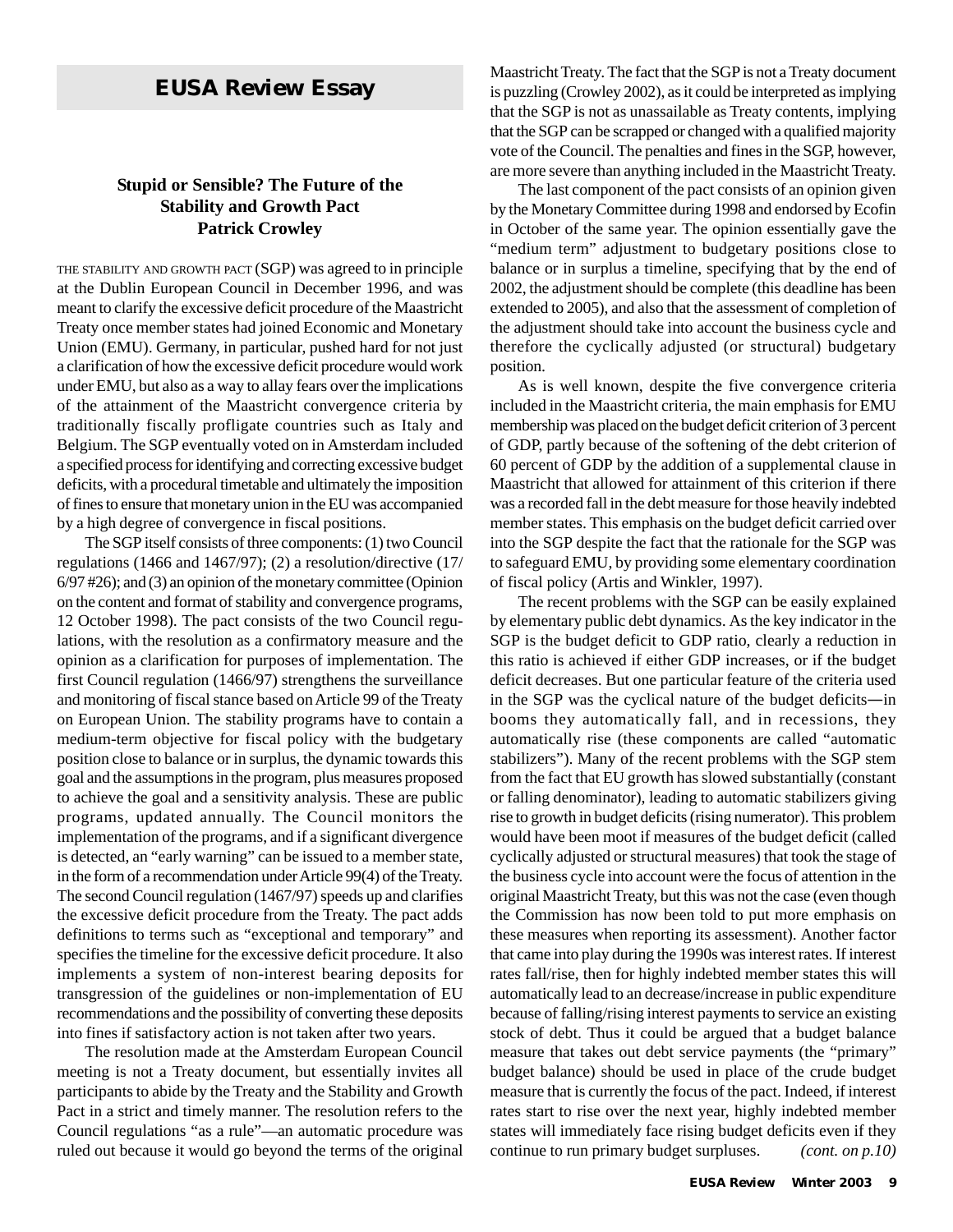#### *(Crowley, cont. from p.9)*

Even before the Commission President's recent remarks calling the SGP "stupid," many economists were puzzled as to the economic intent of the SGP. If the SGP were to be a crude fiscal coordination mechanism constructed as a counterpart to a centralized monetary policy, then surely the fixed 3 percent budget deficit limits are not relevant: a true coordination mechanism would allow fiscal stimulus or contraction relative to some average stimulus that was calculated at the EU level—that is, the EU business cycle should determine the level of stimulus or retrenchment required, with no penalties for limited divergence from this given individual member state economic conditions. If the SGP were intended to protect the ECB from fiscal profligacy in a single member state or collection of member states, then surely the focus should have been on public debt rather than on budget deficits (Canzoneri and Diba, 2000). If the SGP were a guarantee that during the transition to EMU member states would not abandon the fiscal policies that led to satisfaction of the Maastricht fiscal criteria (to satisfy German concerns, for example), then surely the SGP should be only a transitional feature, and should be removed once monetary integration is achieved to allow automatic stabilizers to work.

But the SGP raises further concerns. First, as the ECB clearly favors the SGP, there is the issue of whether some sort of pact could act as an effective coordination mechanism between fiscal and monetary policy in the eurozone (Buti, Roeger and in't Veld, 2001). Recent empirical research on the U.S. suggests that indeed the Fed does respond to fiscal policy shocks (Canzoneri, Cumby and Diba, 2002), but fiscal shocks at the U.S. federal level. But this U.S. is a federal system so if one U.S. state experiences a negative shock, then the U.S. federal system allows fiscal transfers to flow from other states to that state to offset the impact; such fiscal transfers only exist in the EU to a very limited extent. The argument that a fiscal policy crisis in one member state could force higher interest rates in the eurozone as a whole is still the main fear of the ECB, and there is little empirical evidence that this would be the case (Eichengreen and Wyplosz, 1997). Thus, on this basis there is little evidence that an SGP is necessary, and certainly not one that embodies penalties and fines.

The second concern (Crowley, 2002) relates to the political ramifications of the SGP. This has already been a concern after the Commission's "early warning" pronouncements on the fiscal policies of Germany, France, Italy and Portugal, and the decision by the French government to effectively ignore the pact. In this regard, the pact represents a potential for conflict between member states and between member states and the Commission. In particular, a scenario where an anti-EU party became the ruling party in a member state might cause an unnecessary crisis if the member state then refused to obey the strictures of the SGP. Even if penalties or fines were then implemented to protect the credibility of the pact, the framework under which this might happen is not clear, and even if implemented through a withholding of EU funds, for example, would likely only exacerbate the situation. Most economists view the threat of penalties and fines when a country does not impose harsh austerity measures as only an incentive measure—presumably if implemented they would be counter-productive, and if not implemented, then the threat would not be taken seriously. But until it is clear whether this threat is real, this incentive measure also can act to increase political anxieties (as has been seen recently in Portugal), and potentially could lead to increased opposition to EU measures in other policy areas.

The rules for penalties and fines are also poorly designed: a drop in real GDP of more than 0.75 per cent does not trigger automatic exemption from SGP penalties, and yet a drop of more than 0.75 percent does allow an exemption with Council approval. In other words, if a member state is to have a recession it is better to have a deep recession than a shallow recession—and if a member state acts to counter a recession, then GDP might shrink less, but the likelihood of SGP fines or penalties then increases. Only a fall of GDP greater than 2 percent (a very large decrease in GDP) triggers automatic exemption. Clearly a Japanese-style deflationary recession would not trigger automatic exemption and would lead to severe problems in execution of policy to stimulate such an economy. The distorted conclusion reached by the SGP then, is that a long shallow recession is not as damaging as a short deep recession!

What are the alternatives to the current SGP? One possibility is that the SGP should be scrapped altogether. No other federal state or confederation has rules on fiscal policy that are as limiting or as harsh as the EU (Eichengreen and Von Hagen, 1995), and it could be argued that the "no bailout" article in Maastricht provides sufficient protection for the ECB. In the U.S., balanced budget rules at the state level are self-imposed and bonds issued by U.S. states still carry different interest rates because investors do not view the economic prospects of different states as perfect substitutes—presumably a widening of the spreads between debt instruments of member states would be observed if the SGP were to be scrapped, but this would allow the market to more appropriately price the risk involved in holding public debt.

A second possibility is that a system of tradable deficit permits could be implemented (similar to traded pollution permits), an idea that has not gained currency yet with EU policymakers or academics (Casella, 1999). Each member state would be issued with a standard amount of deficit permits and then when a member state wanted to run a larger than usual budget deficit, it would have to buy permits to do so from another member state that had surplus permits. The total amount of deficit permits would be decided by the EU economic position so that in slow growth periods, more permits were available than in periods of rapid growth.

A third possibility is that the SGP is overhauled so that it operates differently from the Amsterdam SGP, and this appears to be the course taken by the Commission in its recently announced plans to make proposals to redesign the pact during the summer of 2003. The Commission plans to focus a new SGP on debt levels as well as cyclically adjusted budget deficits, but to keep the strictures of the pact largely unchanged to appease the ECB. Although this will likely represent a more sensible form of fiscal policy restraint on member states, it is still likely to represent an unnecessary constraint on EU fiscal policies and risks alienating governments that have inherited large public debts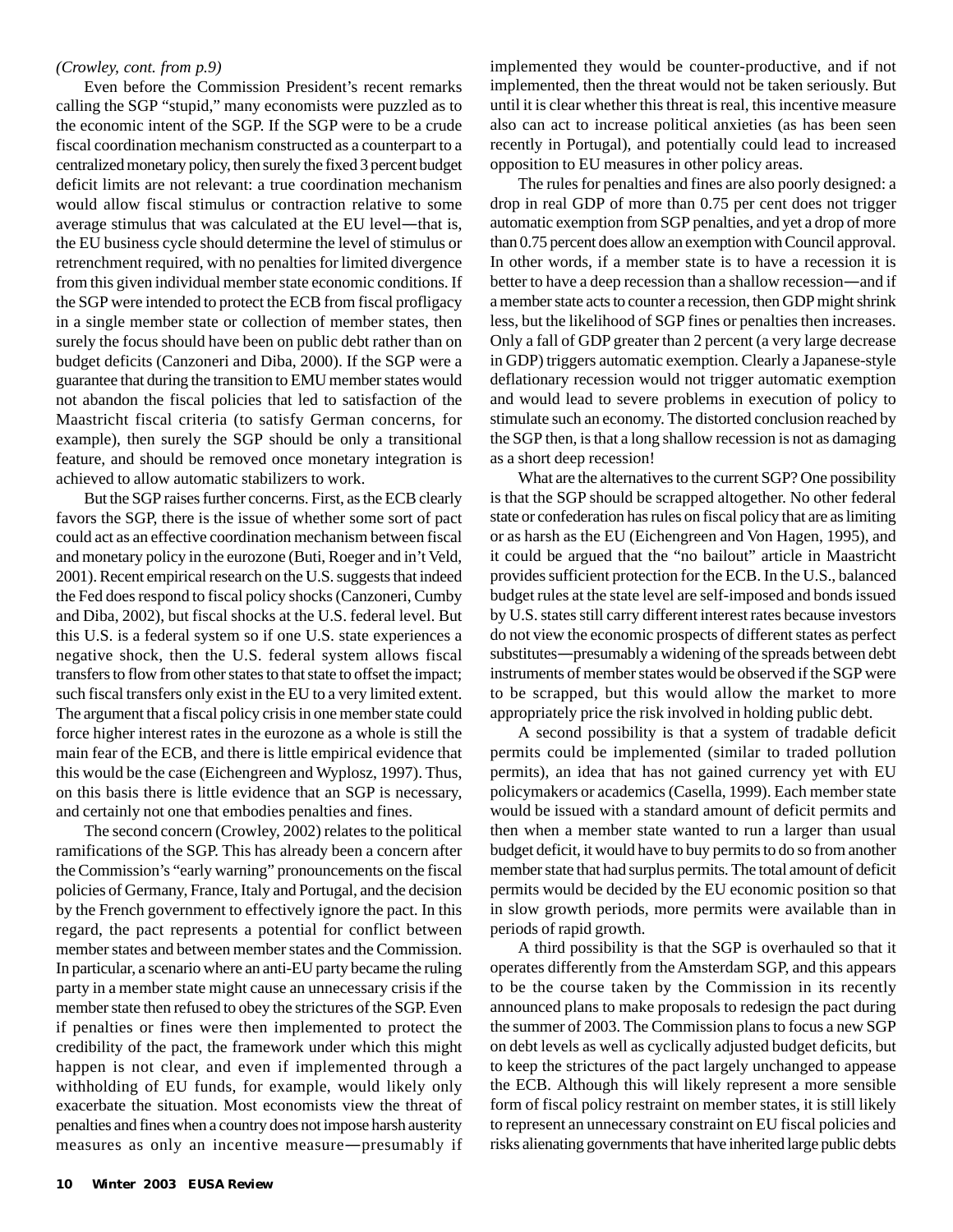from previous administrations. In most member states, the public debate over the euro and the desire to be in the first wave of member states in EMU (the carrot) largely justified the fiscal restraint needed to join the club (the stick). With a redesigned SGP that bears the same fault lines that currently are included in the present SGP though, there will still be no carrot, only a stick!

*Patrick Crowley is associate professor of economics at Texas A&M University Corpus Christi*.

#### **References**

- Artis, M. and B. Winkler (1997) "The Stability Pact: Safeguarding the Credibility of the European Central Bank," CEPR Discussion Paper 1688, CEPR, London, UK.
- Buti, M., Roeger, W. and J. in't Veld (2001) "Stabilizing Output and Inflation in EMU: Policy Conflicts and Co-operation under the Stability Pact," *Journal of Common Market Studies* 39: 801-828.
- Canzoneri, M., Cumby, R. and B. Diba (2002) "Should the European Central Bank and the Federal Reserve be Concerned about Fiscal Policy?" Rethinking Stabilization Policy, Federal Reserve Bank of Kansas City Symposium, Jackson Hole, Wyoming, USA. (http://www.kc.frb.org/ PUBLICAT/SYMPOS/2002/sym02prg.htm)
- Canzoneri, M. and B. Diba (2000) "The Stability and Growth Pact Revisited: A Delicate Balance or an Albatross?" *Empirica* 26/3: 241-258.
- Casella, A. (1999) "Tradable Deficit Permits: Efficient Implementation of the Stability Pact in the European Monetary Union," *Economic Policy* 29: 323-364.
- Crowley, P. (2002) "The Stability and Growth Pact: Review, Alternatives, and Legal Aspects," *Current Politics and Economics of Europe* 11: 225-244.
- Eichengreen, B. and C. Wyplosz (1998) "The Stability Pact: More than a Minor Nuisance?" *Economic Policy* 26: 65-114.
- Eichengreen, B. and J. von Hagen (1995) "Fiscal Policy and Monetary Union: Federalism, Fiscal Restrictions and the No-Bailout Rule," CEPR Discussion Paper 1247, CEPR, London, UK.

#### **EUSA Interest Sections**

The European Union Studies Association now has seven active interest sections based on members' areas of special interest in European integration: EU Law; EU Political Economy; Teaching the EU; EU Latin America Caribbean; EU Economics; EU Public Opinion and Participation; and EU as Global Actor. Each section has its own Web pages (with syllabi banks, textbook lists, and more) and e-mail distribution list, and all will hold business meetings and programs at the EUSA Conference in Nashville (March 2003). For more information, please visit <www.eustudies.org/EUSAsections.html>.

### **EUSA 2003 Prizes**

We are delighted to announce the winners of our 2003 prizes, to be awarded at EUSA's 8th International Conference in Nashville, Tennessee, Conference Dinner Banquet and Keynote Address, March 28, 2003, 7-10 p.m.:

#### **Best Dissertation in EU Studies**

Georg Konrad Menz, "National Response Strategies to Transnational Challenges: The Austrian, French, and German Re-regulation of the Liberalization of Service Provision in the European Union Wage" (Dissertation completed at the University of Pittsburgh, Alberta Sbragia, Committee Chair).

The prize selection committee (Karen Alter, Northwestern University; Simon Hix, London School of Economics and Political Science; and Johan Olsen, University of Oslo) found Menz's dissertation to be "highly topical" and noted that "the author tries both to (a) engage with the cutting-edge work in the field of Europeanisation, and (b) develop his own theoretical argument and analysis in response to this field." The Committee also commented that, "[t]his approach of connecting peoples' lives to the process of European integration is likely to yield insights that people care about. The analysis of the political economy of the construction industry was very good—and studies that focus on sectors offer a useful and innovative way to study European integration."

#### **Best 2001 EUSA Conference Paper**

Virginie Guiraudon, "The EU 'Garbage Can': Accounting for Policy Developments in the Immigration Domain"

The prize selection committee (Dorothee Heisenberg, Johns Hopkins University; James Hollifield, Southern Methodist University; George Ross, Brandeis University) noted that Guiraudon's paper "captures the complexity of contemporary EU policy formation in the immigration area ... [and] is remarkable for its recognition and mastery of different streams of policy making over time. It foregrounds real EU politics in an unstable, constantly changing set of institutional arenas without imposing artificial social science parsimony. Reading the paper, we enter the EU as it is, not as we would like it to be in our *a priori* models. Guiraudon's refreshing theoretical quest instead goes toward the sociology of organizations, borrowing from March and Olson's 'garbage can' approach." Guiraudon's paper will be published in the *Journal of European Public Policy*.

#### **Lifetime Contribution to the Field of EU Studies**

Stanley Hoffman, Paul and Catherine Buttenwieser University Professor, Harvard University

The third recipient of EUSA's lifetime contribution to the field prize, Professor Hoffmann's accomplishments and publications are too numerous to list here, but among them are his seminal books *Primacy or World Order, Duties beyond Borders, The European Sisyphus: Essays on Europe,* and *World Disorders: Troubled Peace in a Post-Cold War Era.* Read EUSA Chair Martin Schain's further comments in this issue on p.22.

Congratulations to these three scholars for their superior contributions to European integration scholarship.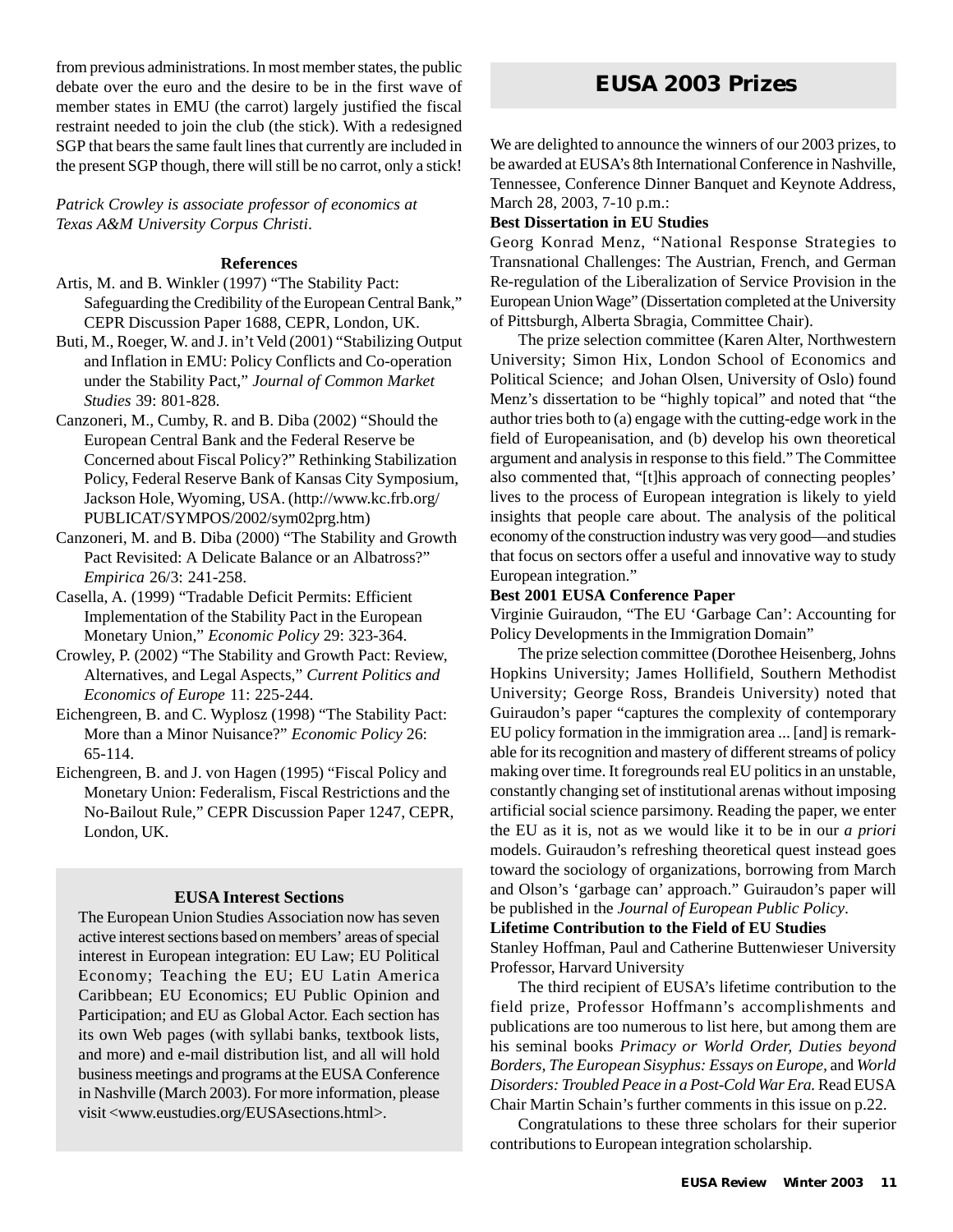*Editor's note: This column is written by members of EUSA's "Teaching the EU" Interest Section. For details about the Section, please visit* www.eustudies.org/teachingsection.html.

#### **EU Teacher-Librarian Collaboration Ann Snoeyenbos**

SEVERAL MODELS EXIST FOR teacher-librarian collaboration at the college and university level. The most common model is for the teacher to bring her or his class into the library for a one-hour orientation session at the beginning of the semester. These presentations are often very general in nature, providing the students with an overview of the resources available to them. In this essay, I advocate for a much deeper level of collaboration the team-teaching model. Team-teaching between any two instructors brings certain elements to the classroom, and often the result is a richer experience for the students. However, when half the team is a bibliographer working in the college library, I believe that everybody is enriched, including the instructors.

Team-teaching offers students two different perspectives on the same topic. Whether the instructors are scholars from the same or different disciplines, they will approach the subject matter from different aspects based on personal experience, exposure to research materials, and level of interest. Often in a teamteaching dynamic there is a mix of personality types, ages, genders, and racial/ethnic backgrounds. This difference in perspective helps students look at the course material more objectively because they can see how the same pieces of information are processed differently by two people. Two instructors in the classroom means the odds are twice as good that a student will have an instructor they can connect with someone they feel comfortable talking with about their research topic, or their concerns about the class.

Since 1994 Professor Martin Schain, Director of the Center for European Studies at New York University, and Ann Snoeyenbos, NYU's Librarian for West European Social Science, have team-taught a fall semester senior seminar for European Studies majors. Both Schain and Snoeyenbos believe that their combination of subject knowledge and research expertise leads to higher quality research papers, and they have learned a lot from each other over the course of their collaboration.

Librarians generally consider that a research paper can be written on any topic, as long as the student can put his or her hands on the right materials. The librarian usually knows whether such materials exist or can be easily obtained by the student, but they do not always know whether a particular line of inquiry makes sense in the context of the broader topic.

Teachers are better positioned to comment on the line of inquiry, but often do not know what materials are available to their students, or the procedures for obtaining them. When teachers do their own research, they enjoy many advantages that their students do not, such as the benefit of years and years of

**Teaching the EU** close work on a specific topic, a private library collection, and an "invisible college" The "invisible college" refers to personal an "invisible college." The "invisible college" refers to personal relationships based on friendship circles, alma mater, collegial networks, etc., that extend beyond institutional walls. The "invisible college" can be very helpful with a graduate student's research, but is rarely called in for undergraduates. For all intents and purposes, undergraduates are perpetual novices; they are rarely given the opportunity to do more than two semesters' work on one specific topic.

> Librarians are usually aware of new research technologies (e-journal access, online tables of contents, subject pages on the Internet, etc.), but have not had the opportunity to observe students working with them over an extended period of time. In general, librarian-student consultations are isolated to a one-onone experience. Most reference desk transactions at the library last between thirty seconds and one minute. E-mail or telephone inquiries rarely reveal the larger research question because the inquiry focuses on one specific aspect. Team-teaching a semesterlong course allows the librarian to observe an entire learning cycle. The librarian is able to understand more about general demands on student time (course load, job stresses, family and friend issues), and these insights then inform their work at the reference desk, and their decision-making when evaluating reference services and tools. By being in a general classroom, the librarian is given exposure to a group experience.

> At most research institutions the curriculum drives library collections. Working together in the classroom with students and researchers (teaching partners) gives the librarian access to the teaching-learning continuum in a significant way. It also allows the librarian to expose the teaching partner to new technologies and new resources without putting the teacher on the spot.

> The quality of the students' final papers improves dramatically with semester-long exposure to two different perspectives on research and writing. The papers are better because the students are given the tools and skills they need to pursue a topic they actually care about. All too often students select a topic that is interesting to them, only to be forced into something they do not particularly like because they could not find enough material on their original topic.

> One warning: this type of teaching arrangement should not be attempted on short notice. First, you must have a strong working relationship with your library liaison. Ask the librarian a year in advance, or at the very least one semester in advance. It takes time to create a new course and it is important that both parties in the teaching team feel their interests are represented in the final syllabus. Furthermore, the librarian should be compensated in the same way as an adjunct professor. Some institutions will allow release time for the librarians to work on research projects, but it is easy to underestimate the amount of time that will be spent in class preparation and student meetings. Do not be fooled: team-teaching does not mean that two people each do half the work of a regular course; team-teaching means two people each do three-quarters of the work.

> *Ann Snoeyenbos is the librarian for West European Social Science at New York University.*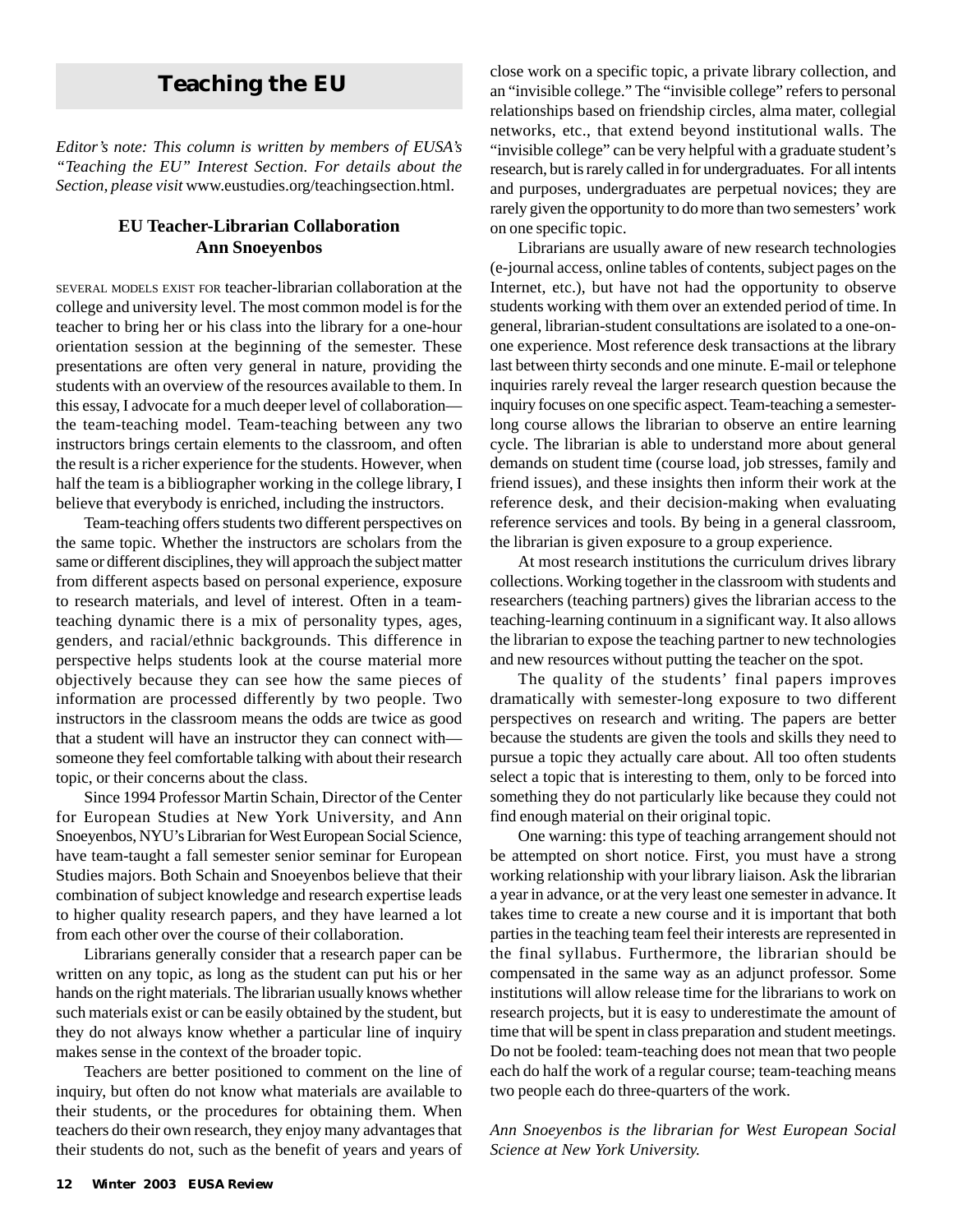#### **Resources**

Snoeyenbos' and Schain's course description: www.nyu.edu/gsas/dept/europe/under/descript.html On-line syllabus for their course: www.nyu.edu/gsas/dept/europe/under/immigpol.pdf Snoeyenbos' library Web page: www.nyu.edu/library/bobst/research/soc/eurostud/ A list of all the EU Depository Libraries in the U.S. is on-line, with their URLs and mailing addresses: www.eurunion.org/infores/libmap.htm The current list of EU Depository Libraries in the U.S: American University Cornell University Duke University Emory University Florida International University George Mason University Harvard University Illinois Institute of Technology Indiana University Library of Congress Miami University of Ohio Michigan State University New York University Northwestern University Ohio State University Pennsylvania State University Princeton University Stanford University State University of New York Albany, Buffalo Texas Christian University University of Arizona University of Arkansas University of California at Berkeley, Los Angeles, San Diego University of Chicago University of Colorado University of Georgia University of Illinois University of Iowa University of Kansas University of Kentucky University of Maine University of Michigan University of Minnesota University of Nebraska University of New Orleans University of Notre Dame University of Oklahoma University of Oregon University of Pennsylvania University of Pittsburgh University of Puerto Rico University of South Carolina University of Southern California University of Texas University of Utah University of Virginia University of Washington Seattle University of Wisconsin Madison Washington University Yale University

### **EUSA List Serve**

We received the following replies to EUSA member Victor Gavin's 6 December list serve query seeking sources on the "snake" exchange rate mechanism during the early 1970s:

(1) On the "Snake" Exchange Rate Mechanism and EMS, I recommend: Horst Ungerer, *A Concise History of European Monetary Integration*, Quorum Books, London, 1997; K. Dyson, K. Featherstone, *The Road to Maastricht*, Oxford University Press, 1993. —Irene Finel-Honigman, Columbia University

(2) I think that the following books are good in providing a quite detailed description of the 'snake' mechanism as well as how it emerged and why it fell apart without becoming too technical: Tsoukalis, Loukas (1997), *The New European Economy Revisited* (3rd ed.), Oxford, OUP, and Swann, Dennis, (2000), *The Economics of Europe: From Common Market to European Union*, (9th ed.), London, Penguin. —Sotiria Theodoropoulou, London School of Economics

(3) One key work on the Snake is Loukas Tsoukalis's book, *The Politics and Economics of European Monetary Integration* (Allen and Unwin, 1977). I also treat it in chapter 5 of my book, Kathleen R. McNamara, *The Currency of Ideas* (Cornell, 1998), comparing it to the EMS (ch. 6). A brief history is also provided in Daniel Gros and Niels Thygesen, *European Monetary Integration* (2nd edition, Longman, 1998). —Kathleen R. McNamara, Princeton University.

(4) In my *Comparative Economics* book, second edition, there is a section in Chapter 14 about the "snake" which might be useful. The book has been published by Prentice Hall. —James Angresano, Albertson College

(5) As far as I remember, a concise treatment exists in *The New European Economy* by Loukas Tsoukalis (1993), Oxford University Press. It might be outdated but it explains clearly the early stages of the fascinating story of the Euro and can be read easily by newcomers to this field. —Dr. A. Bisopoulos, European Commission

(6) See Loukas Tsoukalis, *The Politics and Economics of European Monetary Integration*, London: Allen & Unwin, 1977. You could also cull some useful stuff from Alfred Steinherr (ed.), *Thirty Years of European Monetary Integration: From the Werner Plan to EMU*, London: Longman, 1994; Niels Thygesen, "The Emerging European Monetary System: Precursors, First Steps and Policy Options," in Robert Triffin (ed.), *EMS: The Emerging European Monetary System*, Brussels: National Bank of Belgium, 1979; and D. C. Kruse, *Monetary Integration in Western Europe: EMU, EMS and Beyond*, London: Butterworths, 1980. —Desmond Dinan, George Mason University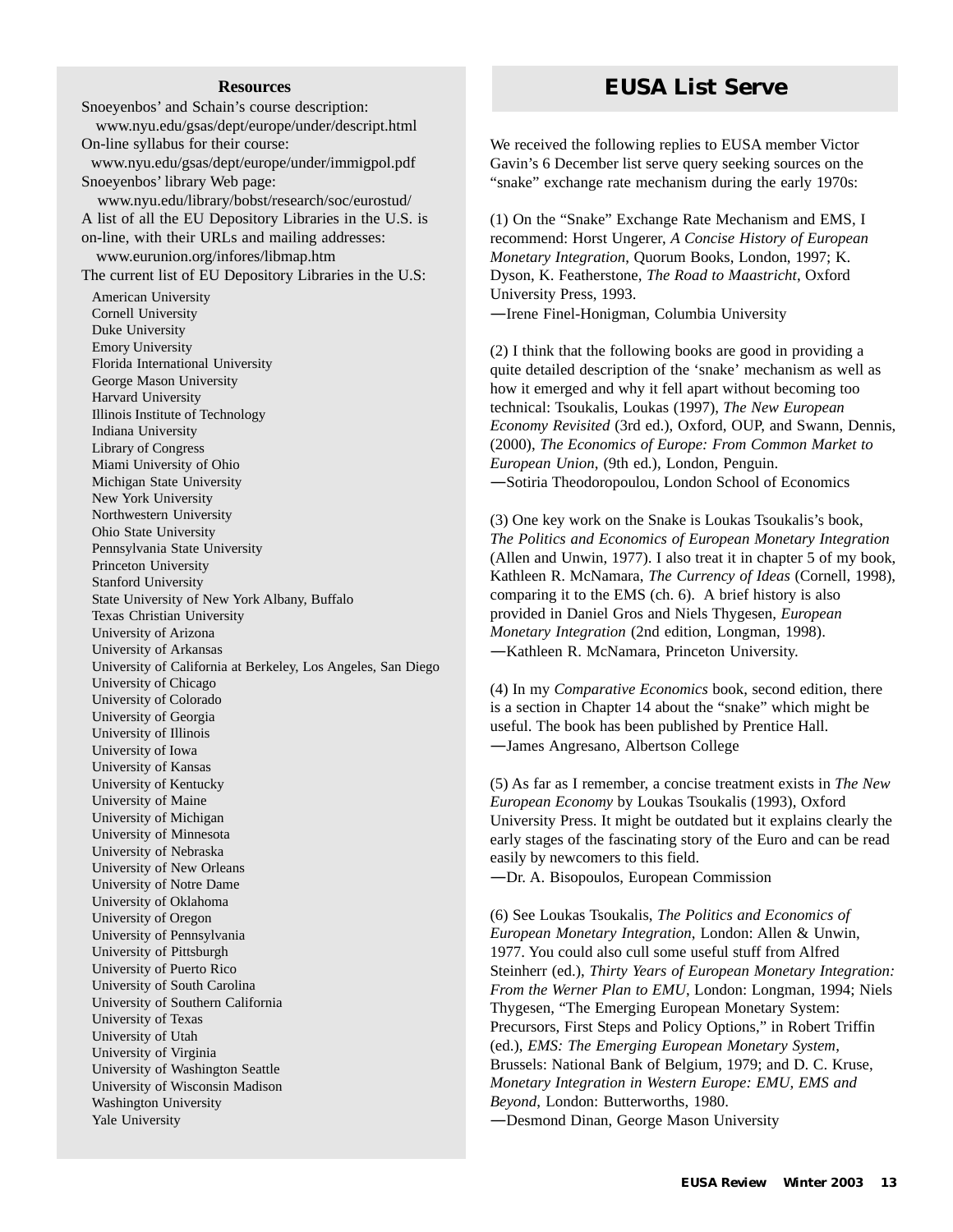### **Book Reviews**

#### **Liesbet Hooghe. The European Commission and the Integration of Europe: Images of Governance. Cambridge: Cambridge University Press, 2001, 279 pp.**

LIESBET HOOGHE'S STUDY OF THE preferences of top European Union officials makes an important contribution to the literature on the European Commission in the field of EU studies. Yet, it purports to do much more than that. As Hooghe herself claims, ambitiously, the book also contributes to the political science literature on preference formation. This ambition is very much in line with a general trend in the study of EU governance to place greater emphasis on what the study of the EU can tell us more generally about the world of politics (something EU researchers have not done so well in the past). Hooghe's priority, then, is not only to offer the reader an analysis of her very satisfying data (which she does), but also to add to a more general understanding of human motivation.

To outline the content and approach adopted by this study is a relatively easy task for a reviewer, as the author has taken a great deal of care over spelling out and explaining her theoretical framework, methodology and research methods. The book's primary empirical objective is to provide an account of the preferences of top officials within the European Commission as they relate to the future of European governance. This focus is justified given that very little research has been undertaken on the preferences of those working within the Commission, and that top officials' positions on who should govern, how and over whom, will no doubt affect the future development of the European Union. Thus, even if Commission officials are unable to determine, singlehandedly, political outcomes at European level, Hooghe assumes that they do indeed influence European politics. This argument runs counter to the tenets of (liberal) intergovernmentalism, which tends to see organizations like the European Commission as little more than servants of the member states.

Hooghe stresses, importantly, that she is interested only in *basic* preferences—those that underpin what might be deemed more superficial policy positions or attitudes towards specific issues. The study is based on 137 interviews conducted with senior Commission officials between 1995 and 1997. Indeed some of the more fascinating insights of the book emerge out of the many direct quotations taken from the transcripts of these meetings. The book begins with a discussion in Chapter 1 of preference formation, both generally and as applied to the case of the European Commission. Chapter 2 deals with the study's methodology and provides an introduction to the Commission or rather, to the people that inhabit it. The third chapter presents a summary of findings. In Chapters 4 through 7, the four dimensions of the study, which structure the research project, are analyzed in more depth, allowing a more subtle presentation of officials' preferences. The four dimensions covered are (i) intergovernmentalism/supranationalism (as a preference for how European governance ought to develop); (ii) market liberalism/regulated

capitalism (as a preference for how the EU ought to engage with the European economy); (iii) principal/agent (as a preference for the future role of the Commission); and (iv) international/national (as a preference for the type of organization the Commission ought to be).

The book's findings point to the conclusion that top officials' preferences are better explained by their experiences *outside* the Commission—their political party, country of origin, work experience—rather than those within the organization. The book also concludes that the preferences of these top officials are more influenced by internalized values than by "career calculation." This is interesting in that Hooghe claims that it challenges common assumptions about the internal workings of the Commission, particularly those that attribute a common, usually pro-integration, culture or set of interests to those working within the Commission.

Theoretically, Hooghe begins the book by presenting two contending theories of human motivation. The first is a "sociological paradigm," out of which hypotheses reflecting the assumption that values shape preferences are drawn. The second theory is an "economic paradigm," one of self-interested utility, which rests on the understanding that interests shape preferences. The author positions herself between two extremes and tries to synthesize the two approaches. Inevitably, perhaps, while incorporating sociological insights into her framework, Hooghe's positivism will mean that sociological institutionalists and constructivists will probably not be convinced that she has moved far enough in explaining how ideas impinge on action. Values may well have been injected as causes into her framework (and hypotheses), but the very focus on *preferences* would seem to preclude a truly "sociological" perspective on the "motivation" behind the actions of Commission officials. Even if this is not feasible in a study such as this, it would have been helpful to have a more detailed critique of the existing literature on the Commission, in order to understand more clearly how the book positions itself against both rational choice and sociological accounts.

While the author is to be commended for the clarity of her research framework, and while I would certainly recommend this book to graduate students keen to understand how they might structure their dissertations, the explicit discussion of the framework and approach sometimes get in the way of the substance and results of the study. Indeed, by the end of the book, I had a much clearer idea of how the research was conducted than I did of some of the specific findings and implications of the project.

In conclusion, there is no doubt that this book will be of interest to students of the European Union, and that it clearly provides a welcome addition to the literature on the European Commission. Nonetheless, I reserve judgment on the question of its potential theoretical impact, though I am very sympathetic to the idea that a book on EU politics might break new ground within the political science literature. Clearly, given the attention to theory and method, this book is more likely to appeal to a political science readership that to any general readership interested in the workings of the European Commission. This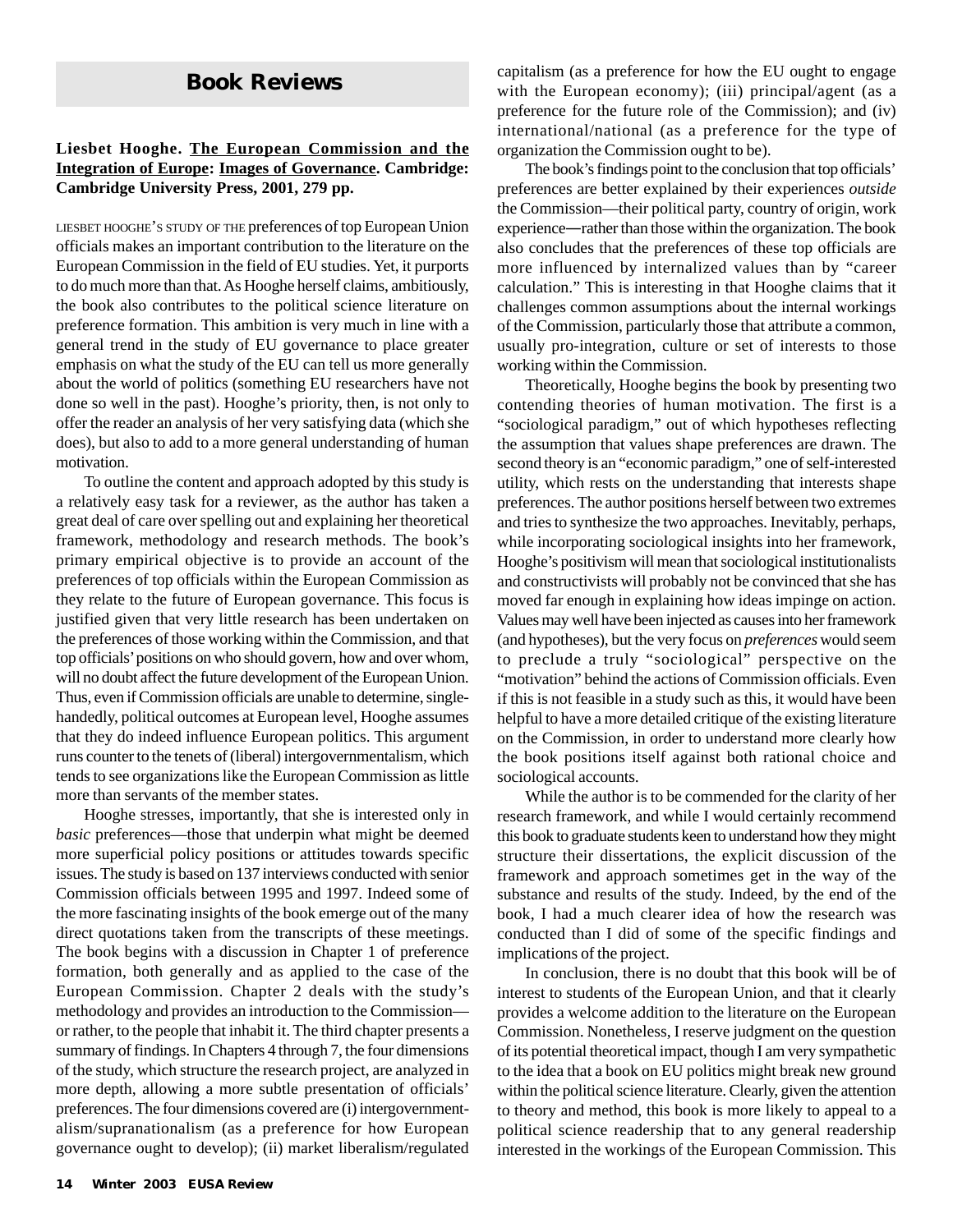is not a criticism, however, as I would guess that it was never the author's intention to provide us with yet another general overview of the Commission. Indeed, with some reservations over its theoretical contribution, the book achieves what it set out to achieve—no mean feat in an ambitious project such as this.

> **Michelle Cini University of Bristol**

#### **Patrick Crowley, ed. Before and Beyond EMU: Historical Lessons and Future Prospects. Routledge Studies in the Modern World Economy, No. 34. New York: Routledge, 2002, 228 pp.**

**\_\_\_\_\_\_\_\_\_\_**

THIS PARTICULAR COLLECTION OF RESEARCH papers on aspects of Economic and Monetary union grew out of a March 1999 conference held at York University under the auspices of the European Community Studies Association of Canada. The authors come from the United States, Canada, and Europe and approach questions from the perspectives of economics, politics, and international political economy. Along with several introductory historical viewpoints, the book gives a broad ranging look at the foundations and development of the EMU project while looking forward to consequential future changes engendered by the venture beyond the normally examined bounds of economic policy issues. Patrick Crowley, the editor, is also the author of two of the eleven papers contained in the volume and has organized the analysis into four roughly equal parts sorted by the era of analysis rather than by disciplinary divisions.

Part I, titled "Before EMU: some historical perspectives," offers three background chapters analyzing the record of both previous monetary consolidation and unification projects along with a presentation on economic and political integration in Europe in the early postwar period. Historian Alison Meek gives a succinct look at the influence and role of the United States in the critical process of institutional formation in postwar Europe over the period 1945-57 with a focus on the unfolding of the OEEC, NATO, the ECSC, and EURATOM. Xavier de Vanssay then outlines the basic frameworks undertaken for the implementation of a variety of monetary unions around the world over the past century, including the adoption of the U.S. dollar by both Panama and Liberia. Particular attention is paid to the differences in the German monetary unification tied to the larger political and economic unification project and the cooperative efforts between central banks under the Scandinavian monetary union. The long history of French national monetary unification completed only at the end of the eighteenth century is examined by T.J.A. Le Goff under the premise that the examination of the stages of unification enhances our understanding of the importance of the groundwork laid by monetary unification for a further deepening of political and economic unification.

Part II reflects a more traditional set of approaches to examining the pros and cons of EMU. The political scientist Amy Verdun, in a tightly organized paper, presents an excellent summary of the alternative theoretical approaches that have been taken to examine and explain the nature of the forces shaping EMU. Verdun does a solid job of reviewing this vast literature and presenting a clear and discernible classification scheme for the works covered. Economist James Dean's contribution is to produce only a slightly reformulated version of some of his previous arguments concerning the misconceptions and misapplications of economic policy analysis surrounding the European common currency project. Patrick Crowley's first contribution to the volume is to tease out of a straightforward application of standard micro and macroeconomic analysis a set of interesting and substantive assertions concerning more broadbased international impacts of the EMU adventure and its implementation. Certainly the analysis of the origin and justification of the Stability and Growth Pact offers fertile ground for insights to the widespread current debate surrounding the appropriate use of fiscal and monetary policy tools in today's European economic environment.

Part III offers up a series of short essays on how EMU will offer opportunities or constraints on alternative economic and political integration plans within the European Union. Mitchell Smith offers his view of how EMU has influenced and helped to recast the framework in which political actors at both the EU and member state levels think and act with regard to issues of economic liberalization across alternative economic sectors. This certainly has applications to and implications for the prospects of the final successful completion of a major segment of the Single Market project—the determination of a new and workable regulatory framework for financial markets across the EU. And what set of analysis from the Canadian ECSA would be complete without a focused Canadian perspective on some aspect of EMU? Here Malte Kruger answers that question by asking whether what the Canadian Confederation has learned about the process of secession has an application to questions of fiscal policy and debt management within the EMU framework. Part III closes with Patrick Crowley's second contribution, this time on the topic of which direction European integration might take after EMU. Crowley gives a good overview of the alternative paths possible in both standard and more recent innovative models of the economic integration process. Again, this perspective offers a number of insights into the current attempts and struggles to initiate a constitutional formation process coinciding with a longterm institutional consolidation effort that must be confronted with the accession of up to ten new EU member states.

The book closes with papers on two rather unusual topics from the perspective of most political economy research on EMU. Eric Helleiner takes a crack at the cultural and historical question of how the public's perceptions of the state and their political identities have been affected by the form and use of monetary instruments. Certainly the question is worth asking in the context of EMU and the evolving European identity. The final chapter, written by David Long, addresses how EMU and its institutional structures will alter and impact international relations ranging from simple questions of changing forms of representation in international fora to the potential for restructuring constraints and global operations in the context of trade and monetary relationships. The combined decline of the Japanese economy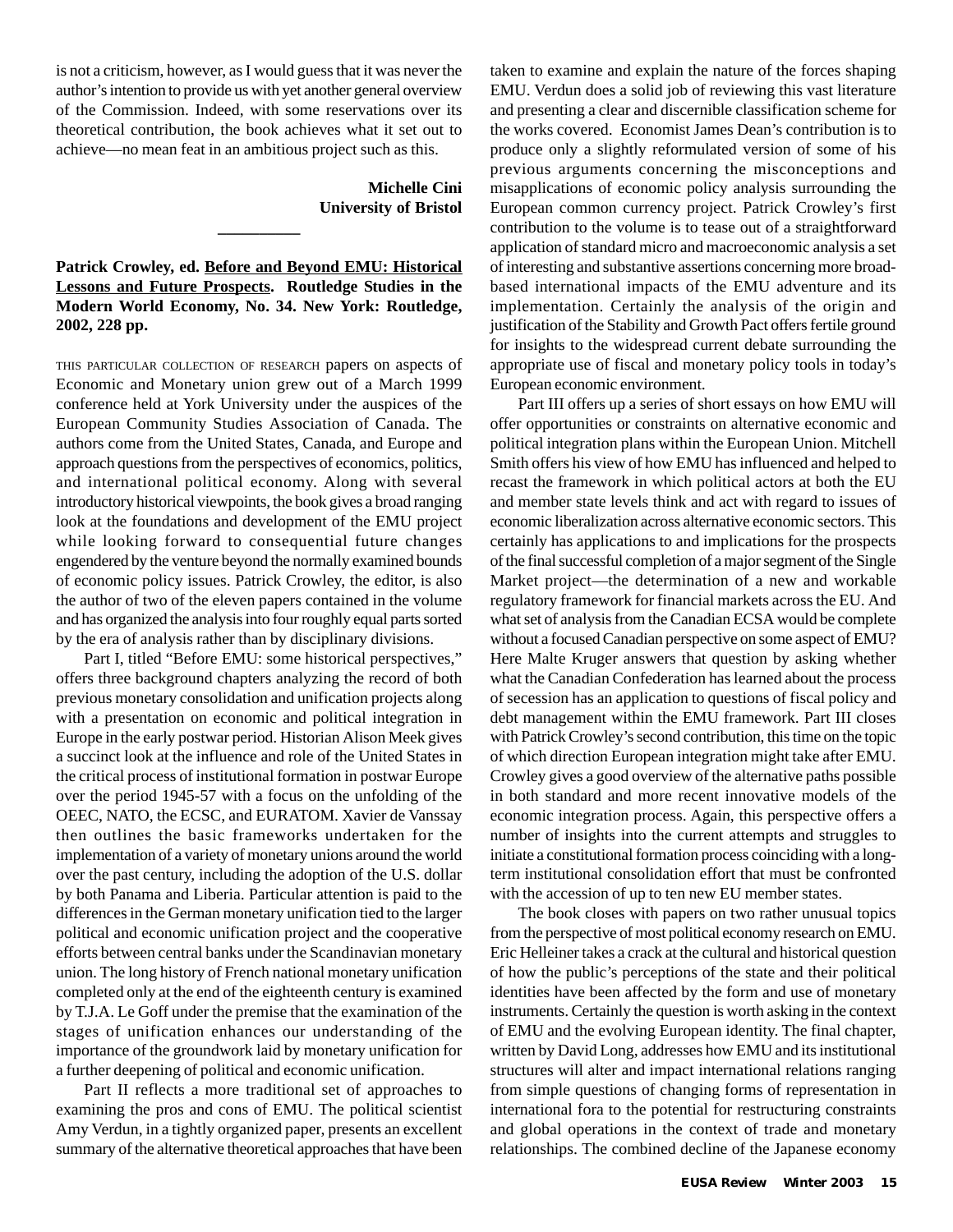*EUSA members interested in reviewing recent, EUrelated books should contact the book reviews editor:*

> **Professor Mitchell P. Smith Dept. of Political Science University of Oklahoma 455 West Lindsey St. (Rm. 205) Norman, OK 73019 USA E-mail mps@ou.edu Fax 405.325.0718**

*Publishers should send two (2) review copies of books directly to Professor Smith.*

and the evolution of the future range of the eurozone will change international currency and financial markets in fundamental ways and give significant competition with the dollar's influence.

In appraising the overall substance and quality of this research volume, it is necessary to consider the originating source of the papers. This alone explains much of the rather eclectic mix of topics and approaches represented. It is clear that the entirety of the work will be of limited interest to mainstream scholars in either economics or politics or even among those crossing over via the realm of political economy. Rather, readers should approach the work as an opportunity to examine the breadth of issues that can be confronted when studying contemporary and historical angles from which to view the EMU enterprise.

Likewise the substance, quality, and analytical facets of the collection vary widely from paper to paper. Certainly the contributions of Crowley, Verdun, and Smith stand above the others and represent solidly productive mainstream contributions furthering our understanding of the transforming role of EMU in the European integration process. These papers will predictably be those most widely cited by readers of the volume and will likely begin to appear on course reading lists covering institutional and political developments in contemporary European integration. Verdun's work serves as an excellent starting point for students looking to take a systematic approach to studying the political analysis of the formation of EMU, while Crowley's two chapters together give an excellent road map of the systemic interactions between economic and political integration and international political economy. I am sure a copy of this book will reside on my bookshelf for an extended period of time and, unlike many others, will be taken down now and again to be consulted and lent to other colleagues and students.

> **David L. Cleeton Oberlin College**

#### **Sieglinde Gstöhl. Reluctant Europeans: Norway, Sweden, and Switzerland in the Process of Integration. Boulder, CO: Lynne Rienner Publishers, 2002, 269 pp.**

SIEGLINDE GSTÖHL'S RECENT WORK EXAMINES the question: why have small, industrialized states historically been reluctant to engage in the European integration process. Furthermore, when they do engage, what accounts for the level and intensity of their involvement?

Using multivariate analysis, Gstöhl explores these questions by examining some thirty policy decisions over five decades. Her hypothesis is that participation in an integration scheme is dependent on a combination of economic, political, geohistorical and societal factors, among others. Specifically, she places her variables under two main rubrics: economic incentives and political constraints. Economic incentives are measured using a country's export ratio (the percentage of their exports to the integration scheme relative to their total exports) and GDP ratio (exports to the integration scheme as a percentage of GNP). Political constraints consist of geohistorical factors such as the experience of foreign rule and the compatibility of foreign policy objectives, and domestic factors such as societal cleavages and institutional/policy loyalties. Using a low, medium, high scaling method, Gstöhl hypothesizes that the targeted level of integration will be high when economic incentives are high and political impediments are low. Conversely, when economic incentives are low and political impediments are high, there will be little involvement with an integration scheme. With these variables defined, Gstöhl then outlines the next step in her methodological scheme, that is, explaining national integration preferences. This refers to "... the process that translates these explanatory variables ... into a country's integration preferences" (p.10). Here she assumes a liberal approach to preference formation, which postulates a fairly direct link between societal/interest group preferences and those of elites. As such, her data includes parliamentary records, government reports and official statistics, among other sources.

Gstöhl then tests this hypothesis by examining the various policy decisions of Sweden, Norway and Switzerland starting in the 1950s with the founding of the European Coal and Steel Community (ECSC) and continuing through to the membership applications of 1991-1992. One of the strengths of Gstöhl's study is that besides the European Community (EC)/European Union (EU) she also examines the European Free Trade Association (EFTA) and the European Economic Area (EEA). The latter two are important to the study as they represent lower levels of integration. A brief description of her treatment of the three countries will serve to demonstrate the above framework.

Gstöhl maintains that in the mid-sixties Sweden's economic and political incentives to join the EC were in the "medium" range. Their export ratio was only 26.8% and their GDP ratio only 4.6% (p.107). Similarly, two political issues—international neutrality and the "Swedish model" of social welfare policy were thought to be threatened by full EC membership. As a result, a rather vague "open" letter of application was submitted and by 1971 the Swedish government shelved membership plans.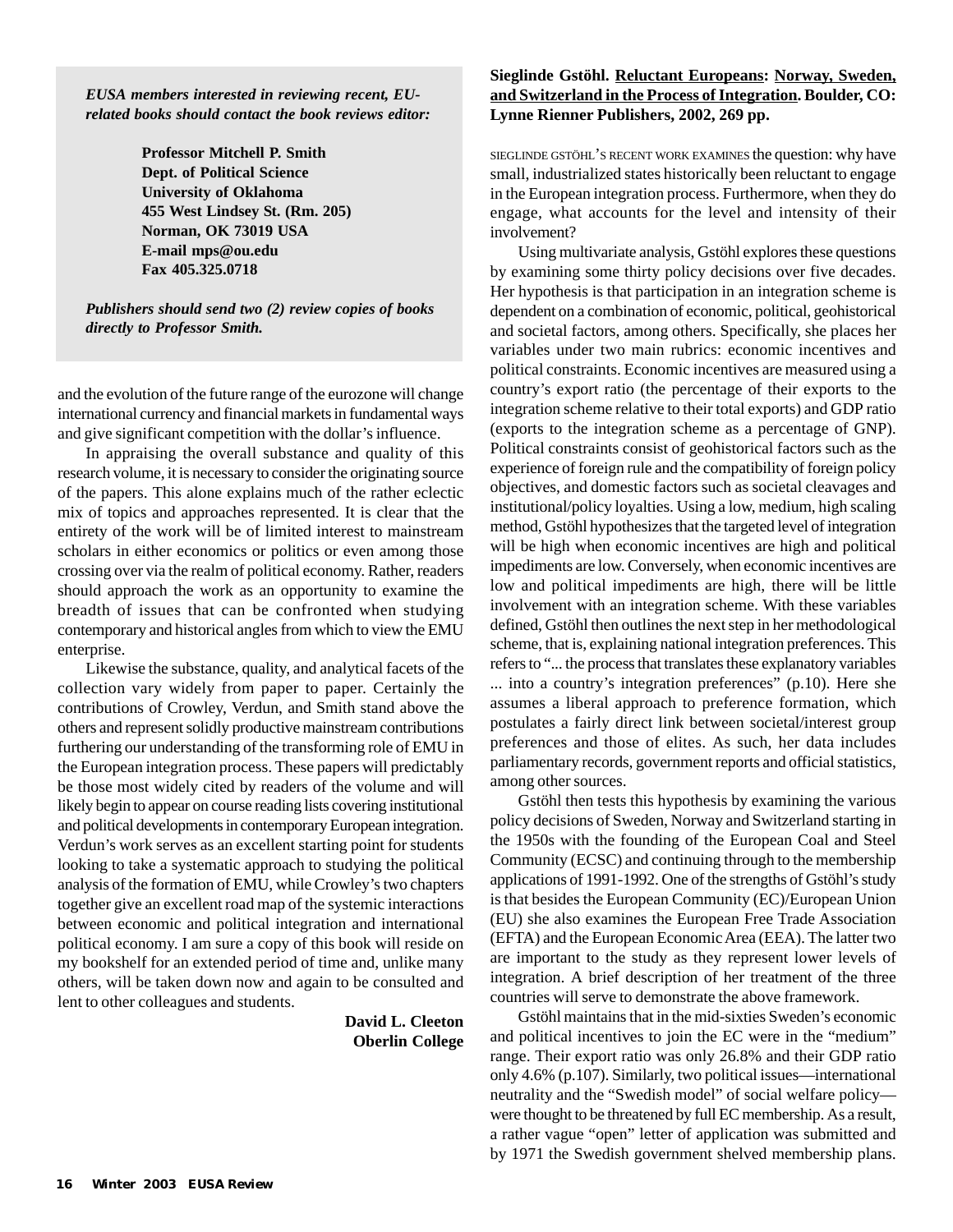This all changed by the late 1980s. Gstöhl claims that by this time the economic incentives increased to the "high" category and political impediments decreased. For example, by 1989 their export ratio increased to 53.2% and their GDP ratio to 14.3% (p.171). In addition, successive Swedish governments had amended the "Swedish model" so it more closely approximated the welfare policies of member states, at least enough so that membership was not perceived as a threat to that system. Similarly, there appeared to be a willingness by EU institutions to work with Sweden on the issue of its neutrality. Thus, Sweden's membership in 1995.

The Norwegian case is important to this study since it strikingly illustrates the varying degrees of integration. Both the 1972 and 1994 membership debates had similar outcomes. In both situations, Gstöhl claims that the economic incentives were high and the political impediments were low. Hence, a high level of integration (membership at a minimum) should have been assured. However, there existed a gap between political and economic elite perceptions of the potential costs and benefits of membership and that of the people. In both cases the people voted down membership in national referendums. The rural sector in particular came out against membership; this despite the fact that their associate industries (e.g., the fish-processing industry) were in favor of membership. As a result of this grassroots opposition, Norway aimed for a lower level of integration, concluding a series of bilateral agreements. These covered such areas as fishing, shipping and ferro-alloys, but fell well short of full political and economic integration. This case illustrates well the impact of the process of national preference formation on Gstöhl's variables.

The Swiss case shares elements of both of the above cases. Gstöhl maintains that since the early 1970s Switzerland has "… had strong economic incentives to participate in integration" (p.132). By 1994 their export ratio was 56.5% and their GDP ratio was 15.4% (p.171). Though the economic situation remained fairly constant, the political impediments actually declined during this period. The main political impediments were, of course, international neutrality and the Swiss federal structure, which has direct democracy as its foundation. In 1972 the Swiss government felt that these impediments were so strong that full membership was not an option, especially when compared with the purely economic benefits of bilateral free trade agreements. By the early 1990s this changed. The threat of being marginalized on the periphery of Europe created a re-evaluation of the political costs of full integration. "The Federal Council asserted that accession to the EC would not mean that Switzerland had to renounce direct democracy, federalism, and neutrality, but that these institutions would have to be adjusted—without endangering national identity" (p.191). However, as in the Norwegian case, these political impediments ranked high in the minds of the Swiss people. In the late 1980s the Swiss government pursued negotiations to join the EEA with the conception that this would be a precursor to EC membership. But in 1992 the Swiss electorate refused to ratify this agreement, making full EU membership a political impossibility.

Gstöhl's book contributes greatly to EU literature. Specifically, her inclusion of both material and nonmaterial variables in order to explain the integration process is a fruitful yet neglected methodological approach in the field. European integration theory tends to focus on economic factors or issues concerning identity formation, but studies that combine the two within a useful methodological framework are not as common. This study also adds to our knowledge of the integration process not only by focusing on the variables that are involved, but by examining the process that actuates (or not) these variables. As was demonstrated in the Swiss and Norwegian cases, this is a crucial step. Additionally, by focusing on the varying degrees of integration across states, this study captures the nuances and subtleties that actually characterize current European integration. These are often missed by other approaches.

What the study lacks is a fuller explanation of the relationship between the variables; specifically, the direction (if any) of causation. Does economics change identity or does identity change economics? For example, in the Swiss case, what accounts for the decline in elite perceptions of the costs of political impediments? What attributed to their acceptance of "adjustments" to "direct democracy, federalism and neutrality"? If it is a changed economic environment (increased economic incentives) then are these values dependent on economic conditions? That is, are these valued institutions luxuries that can only be afforded during periods of economic prosperity and independence? The causal relationship between economics and values/institutional identities (an extremely interesting aspect of this study) needs to be explored further. Similarly, the relationship between elite and public perceptions is an area that could have been examined in greater detail. In both the Norwegian and Swiss cases, there was a fundamental gap between the two populations' perceptions of the costs and benefits of further integration. What accounts for this? Is it a matter of public ignorance concerning these benefits? Or, are there forces at work at the grassroots level that strengthen national identities that are not dependent on economic factors? These are crucial questions that cannot be ignored.

Despite these shortcomings (and in Gstöhl's defense, they are probably beyond the purview of the book) this study greatly adds to our understanding of the integration process. Gstöhl's methodological approach should be encouraged and emulated within the field.

**Domenic Maffei Caldwell College**

**Cambridge European Associates Ltd.** seeks correspondents and commentators who are qualified experts on EUrelated topics for a new subscription-based information service. Paid correspondents will be assigned daily contract work monitoring Web sites and paid commentators will write short pieces on EU affairs. Contact E. Thomas Wood at <Tom@Cambridge-European.co.uk>.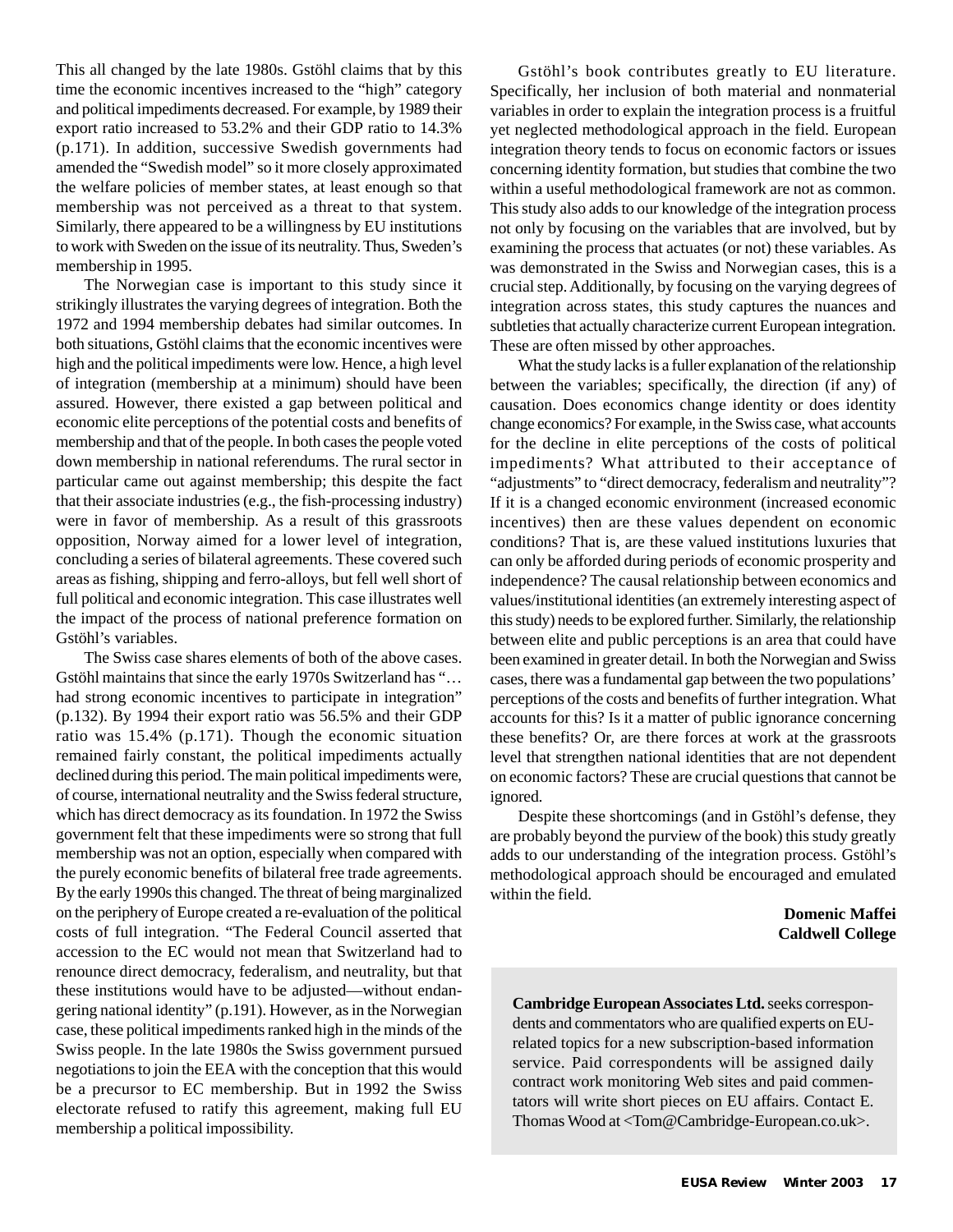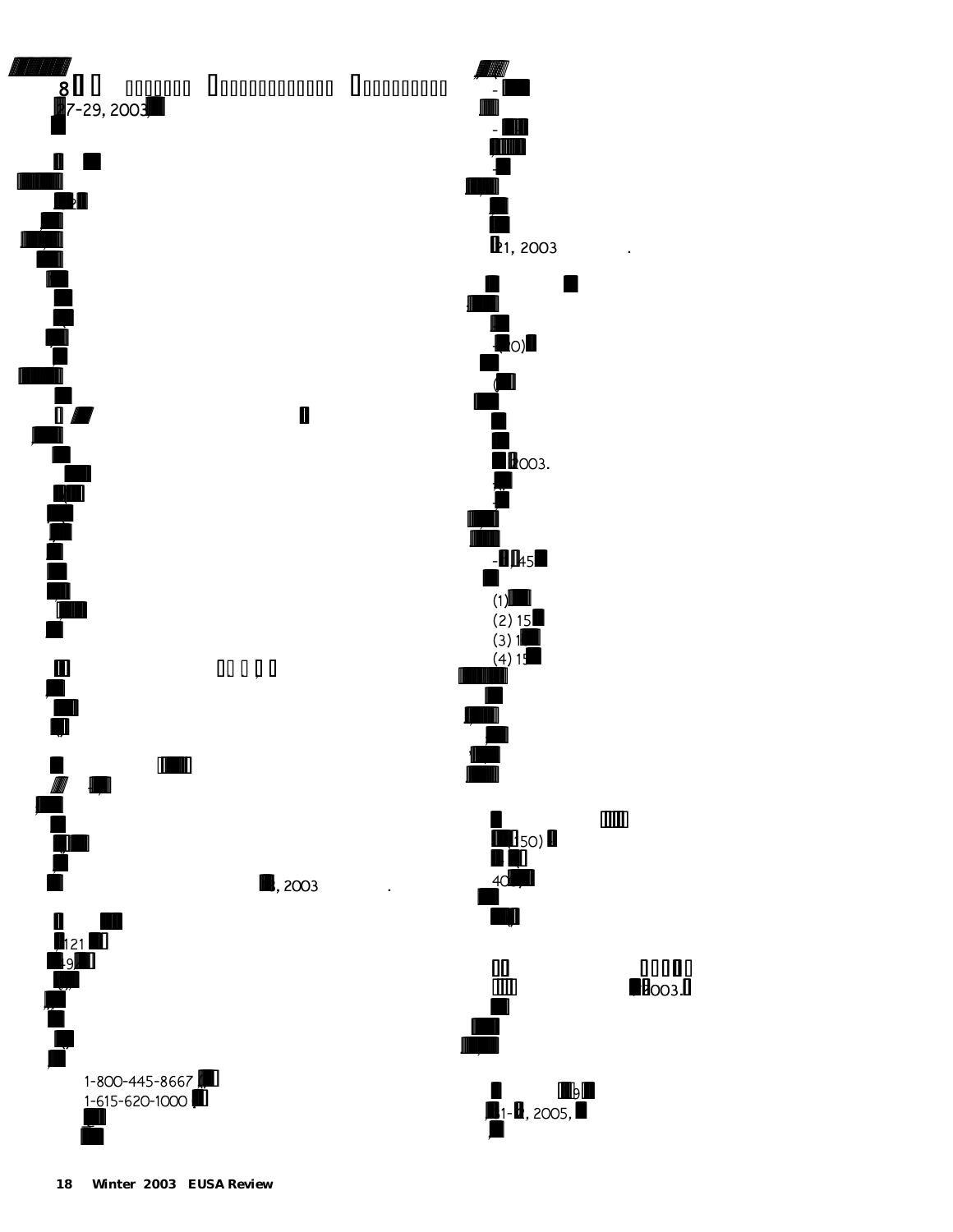

*Many EUSA members focus on EU member states. This feature highlights an individual EU member state's major presences in the USA and beyond.*

Important Web sites

,

, and the  $\mathbb{Z}$  state  $\mathbb{Z}$  , and the  $\mathbb{Z}$ 

,

nnnnn

 , . Õ

> .  $\blacksquare$  $\mathbf I$  $\mathbb{L}$  $\blacksquare$

> > , , , , , , , , , , ,

 $1892$ 

I

,

.

 , . - , , .  $\blacksquare$ 

 $\mathbf i$ H  $\mathbf{I}$  . ; Õ  $\mathbb{I}$  ,  $\mathbb{I}$ 

> 00  $29. 7 - 41$

 $\parallel$  1-. - **.**  $\Box$ 

 $\overline{\mathbb{I}}$   $\mathbb{I}$ 

 $\blacksquare$ 

 ),  $\mathbb{R}$  $\parallel$  . . . 00  $\langle \blacksquare$ 

 $\mathcal{N}$ **Fill**  $\blacksquare$ 

> $\mathbf{h}$  15  $\mathbf{f}$ ..

 $I\!\!I\!\!I$ o. 8  $I\!\!I\!\!I$  2  $I\!\!I$ 

 $\overline{\mathbf{u}}$ 6. 9 $\mathbb{F}$  12 $\mathbf{u}$ 

 $40$   $800$   $767-1845$  $\mathbb{F}$  0829-1837. (0

 $\mathbb{R}$ , matrix

Õ (, )

• www.portugalinbusiness.com The Web site of the Portuguese government's Investment, Trade, and Tourism Office (ICEP) • www.portugal.org Another site of ICEP (above), includes more detailed information on Portugal and the Portuguese economy • jurist.law.pitt.edu/world/portugal.htm Complete, current information on the Portuguese government, constitution, parliament, etc.

Missions Embassy of Portugal, 2125 Kalorama Road NW, Washington DC 20008; tel. 202.328.8610. No Web site. Consulates in Boston, New Bedford (MA), New York, Newark, Providence, and San Francisco.

The U.S. Embassy in Lisbon (on-line at www.american-embassy.pt) is located at Av. das Forças Armadas, 1600-081 Lisbon, Portugal.

Media *The Portugal News* is an English-language weekly newspaper, on-line at <www/the-news.net/>

The Luso-American Foundation (on-line at <www.flad.pt/flad\_en>) is a private institution launched by the Portuguese government in 1985 to "foster cooperation between Portuguese and American civil society," following the 1983 Cooperation and Defense Agreement between Portugal and the USA. The Foundation funds programs that promote educational, technological, and scientific exchanges and development. Located in Lisbon. E-mail <fladport@flad.pt>.

#### Selected scholarly resources

• *Portuguese Studies Review* is a twice-yearly journal focusing on the Portuguese-speaking world, esp. via history, geography, economics, political science, international relations, sociology, policy studies, anthropology, ethnography and folklore, archaeology, and cultural studies and preservation. Editorial office is at Trent University, Canada: <www.trentu.ca/psr/>. • Headquartered at Iowa State University, the American Portuguese Studies Association (founded in 1996) has held three international conferences. Information at <imp.lss.wisc.edu/~sapega/apsa> or <www.portembassy.gla.ac.uk/info/apsa.html>.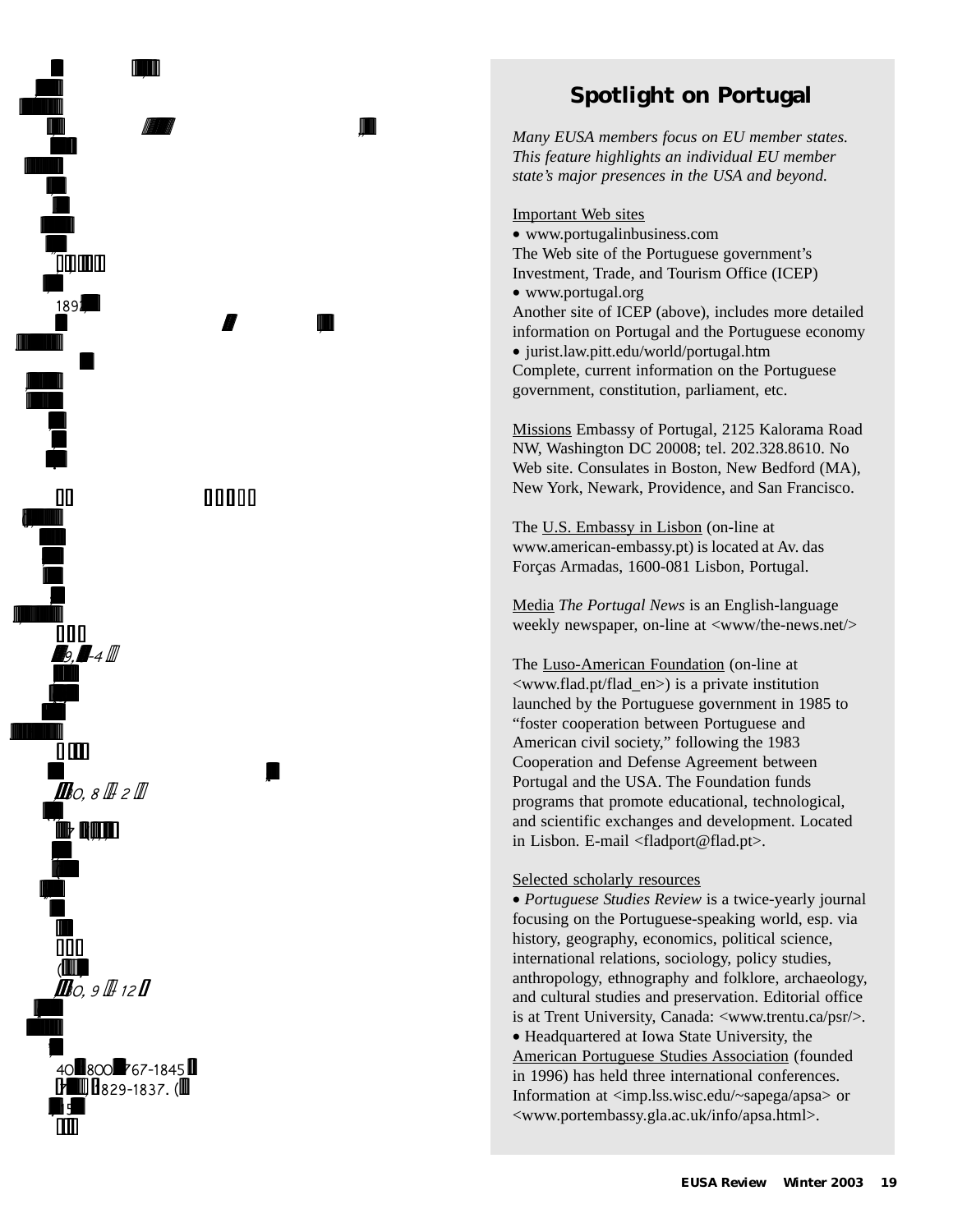### **Fellowships and Grants Conferences**

The **Committee of the Regions of the European Union** announces a doctoral thesis competition on the subject, "The role of the regions and cities in the integration of the candidate countries: evaluation and prospects." To be eligible, doctoral theses must have been completed in 2002 in the fields of law, economics, politics or social science, must be written in one of the official languages of the European Union, and may not have been awarded any other prize; the thesis author must be a national of an EU member state. First prize is •2.000 and support for publication; second prize is •1.000 and support for publication. Submissions must include the following: a summary in English, French, German, Italian, or Spanish (8 pages maximum), demonstrating the relevance of the thesis to the competition topic, and the candidate's *c.v.*, full address and telephone number. Visit <www.cor.eu.int> or write European Union Committee of the Regions, General Secretariat, Rue Montoyer 92-102, B-1000 Brussels, Belgium. Deadline: *January 31, 2003.*

The **Council for European Studies** offers doctoral fellowships at the Max Planck Institute for the Study of Social Sciences, Germany, as well as summer pre-dissertation fellowships to explore the feasibility of dissertation projects in Europe. The pre-dissertation fellowships vary among those for research in Europe, broadly understood, those for research in France or in Portugal, and those for social or cultural anthropological research in Europe. E-mail <ces@columbia.org> or visit <www. europanet.org>. Deadline for all fellowships: *February 1, 2003.*

The **Bicentennial Swedish-American Exchange Fund** offers travel grants for professional enrichment to qualified U.S. citizens and permanent residents. Grants of 25,000 Swedish crowns will be made to support two- to four-week intensive research trips to Sweden. Well-developed research projects in politics, public administration, mass media, business and industry, working life, human environment, education, and culture will be considered. Research trips must take place between July 2003-June 2004. Grants may not be used to finance participation in conferences or academic courses. E-mail <requests@ swedeninfo.com> or visit <www.swedeninfo.com>. Deadline: *February 7, 2003.*

The Council on International Educational Exchange sponsors a faculty development seminar, **From Communism Toward the European Union: A Decade of Change**, in Budapest, Hungary and Prague, Czech Republic, June 17-27, 2003. Includes lectures on economic, political, and social issues, and site visits to the Hungarian Parliament and Senate, Czech National Bank, and elsewhere. Focus is on impacts of transition to market economy and democracy, membership in NATO, and future EU accession. For faculty and administrators at the college or university level. Full scholarship may be available to faculty from Historically Black Colleges and Universities. E-mail <ifds@ciee.org> or visit <www.ciee.org>. Deadline: *March 15, 2003*.

*February 7-8, 2003:* "Cultural Transactions, Colonial Relations, National Formations: Africa and Europe Conference," Seattle, Washington. University of Washington Center for West European Studies and EU Center. E-mail <cwes@u.washington.edu>.

*February 27-28, 2003:* "The Changing Face of Transatlantic Relations: History, Politics, Economics and Culture," New York. 20th Annual Graduate Student Conference, Columbia University. E-mail <mmb178@columbia.edu>, <lek2004@columbia.edu>.

*March 27-29, 2003:* 8th Biennial International Conference, European Union Studies Association, Nashville, Tennessee. Visit <www.eustudies.org/conf2003.html>.

*March 31-April 1, 2003:* "Surviving EU Information: Strategies and Skills for Success," Cambridge, UK. 12th Annual Conference, European Information Association. See <www.eia.org.uk>.

*April 4-5, 2003:* "From Copenhagen to Copenhagen and Beyond: ... Analysis of the EU's Fifth Enlargement," London, UK. UACES Conference. See <www.uaces.org>.

*April 11-12, 2003:* "Islam in Europe," Kalamazoo, MI. Kalamazoo College, Center for West European Studies. E-mail <cfwes@kzoo.edu>.

*May 2-3, 2003:* "Accountability and Representation in European Democracy," Cambridge, MA. Harvard University, Center for European Studies. See <www.ces.fas.harvard.edu>.

*May 8-9, 2003:* "Innovation in Europe: Dynamics, Institutions, and Values," Roskilde, Denmark. Organized by Roskilde University. Visit <www.segera.ruc.dk>. See call below.

*May 22-23, 2003:* "Integrating the Study of the EU with Disciplinary Advances in the Social Sciences," Cambridge, MA. Harvard University, Center for European Studies. See <www.ces.fas.harvard.edu>.

*June 26-28, 2003*: "Global Tensions and Their Challenges to Governance of the International Community," Budapest, Hungary. Sponsored by the ISA and the Central and East European ISA. For details visit <www.isanet.org/budapest>.

*Call for proposals:* "The Cultures of Post-1989 Central and East Europe," August 21-24, 2003, Targu-Mures, Romania. Hosted by the Romanian Academy of Sciences and Petru Maior University. Abstracts (200 words) in English, German, or French are invited (comparative papers preferred). Send to conference conveners Carmen Andras at e-mail <prognoze@ cjmures.orizont.net> and Steven Totosy at e-mail <clcweb @purdue.edu>. Deadline: *March 31, 2003*.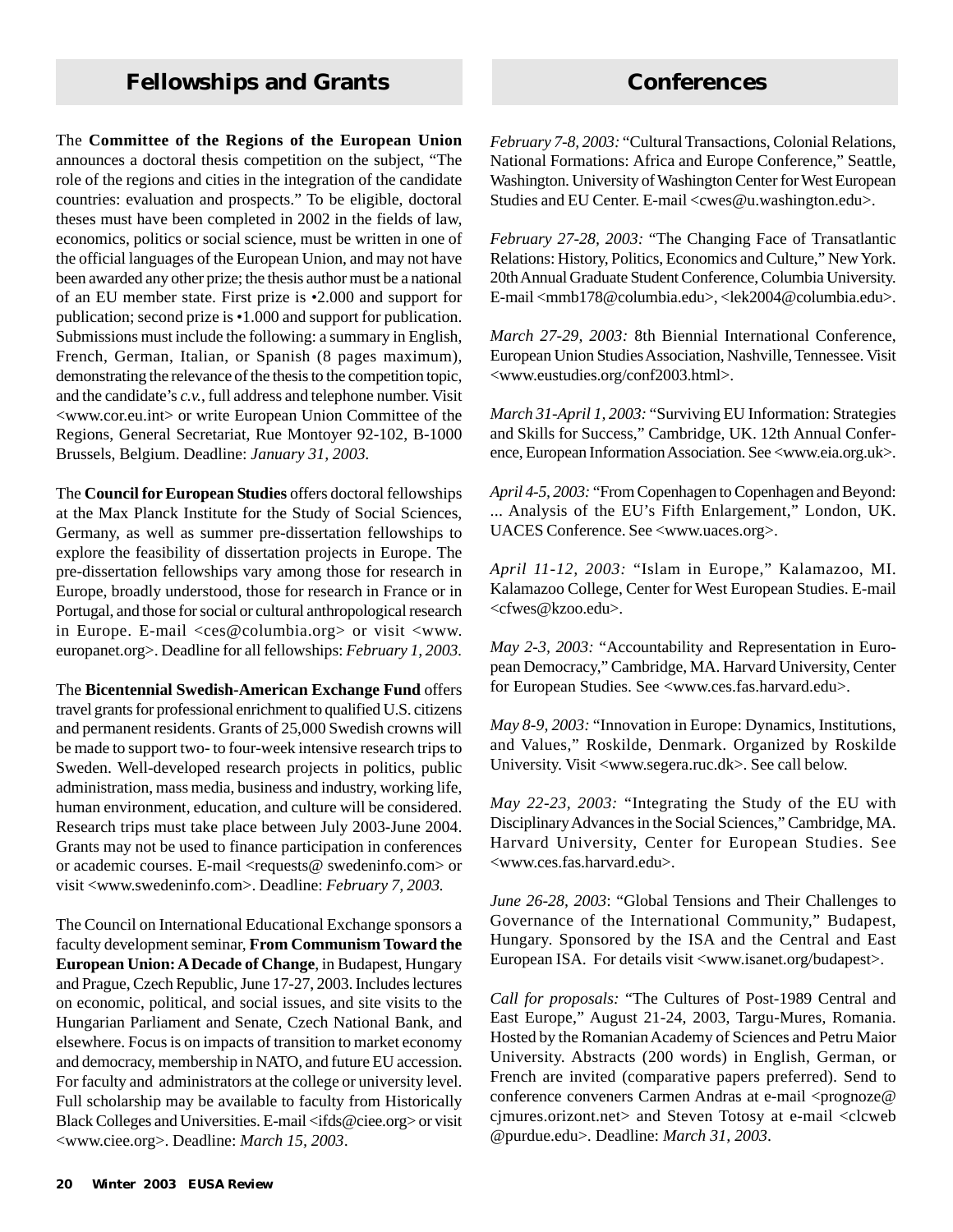### **Calls for Papers**

 $\bf{Ethnicity}, Class, Disability, Sexualities, and Generations, 5th$ **Gender and Power in the New Europe: Intersections of** European Feminist Research Conference, Lund, Sweden, August 19-24, 2003. Workshop themes are Changing Europe; Equality; Resistance and Empowerment; Normativity and Hegemony; Sexuality and Desire; Academy; Science and Technology Studies and Feminism; Bodies, Embodiment, Health; Violence; Global Europe; Women's/Gender/Feminist Studies in Europe; Theory, Methodology and Epistemology; Language, Images and Representation; Working; Narratives and Memories; and Sources for Research and Action. Organizers seek abstracts of completed, in-progress or proposed research as well as case studies, reports and analyses of teaching women's studies, and workshop proposals. For details see <www.5thfeminist.lu.se>. Deadline: *February 1, 2003*.

**The EU: The First Ten Years, The Next Ten Years?** The University Association for Contemporary European Studies (UACES) 33rd Annual Conference and 8th Research Conference, Newcastle, UK, September 2-4, 2003. Proposals for preorganized panels of papers and for individual papers are invited to fit into these sections: institutions and governance; policies and policy making; external relations and CFSP; enlargement; member states and integration; theories and perspectives; parties, interests, and popular participation; and, the future of Europe (the Convention and constitutionalism). Proposals from or including postgraduate students are particularly encouraged, as are contributions from all academic disciplines, including law, economics, geography, history, sociology, social policy and politics. Proposal forms are posted on the UACES Web site at <www.uaces.org>. Deadline: *February 17, 2003*.

**Challenges and Prospects for the European Union in a Globalizing World**, Undergraduate Student Research Conference on the European Union, Claremont, CA, April 24-25, 2003. Co-sponsored by the EU Center of California and the EU Center at the University of California Berkeley. Open to undergraduate students of the Claremont Colleges or one of the University of California campuses (Berkeley, Davis, Irvine, Los Angeles, Riverside, San Diego, San Francisco, Santa Cruz, Santa Barbara). Individual students and schools (school delegation/ group with a faculty mentor/coordinator) are encouraged to apply. Proposal topics may deal with, but are not limited to: reforming European institutions, enlargement, Common Agricultural Policy, the labor market, immigration policies, the single currency, CFSP, internal security, the role of the state in modern Europe, or issues of culture and identity. There are no conference fees and approved travel related expenses for accepted participants will be covered. Application form and details online at <www.eucenter.scrippscol.edu>. You may also contact Lukas Loncko by telephone 909.607.8263 or e-mail <eucenter @scrippscol.edu>. Deadline: *March 10, 2003.*

### **Publications**

#### **New EU-Related Books and Working Papers**

- Bainbridge, Timothy (2002) *The Penguin Companion to European Union (3rd ed.).* London: Penguin.
- Begg, Iain (ed.) (2002) *Europe: Government and Money.. Running EMU: The Challenges of Policy Co-ordination.* London: Federal Trust.

Bukowski, Jeanie, Simona Piattoni, and Marc Smyrl (eds.) (2003) *Between Europeanization and Local Societies: The Space for Territorial Governance*. Lanham, MD: Rowman & Littlefield.

*Central and South-Eastern Europe 2003 (3rd ed.)* (2003) London: Taylor & Francis (Europa Publications).

Church, Clive H. and David Phinnemore (2002) *The Penguin Guide to the European Treaties: From Rome to Maastricht, Amsterdam, Nice and Beyond*. London: Penguin.

Crowley, Patrick M. (ed.) (2002) *Before and Beyond EMU: Historical Lessons and Future Prospects*. NY: Routledge.

*A Dictionary of the European Union* (2002). London: Taylor & Francis (Europa Publications).

Forster, Anthony, Timothy Edmunds, and Andrew Cottey (2002) *The Challenge of Military Reform in Postcommunist Europe: Building Professional Armed Forces.* London: Palgrave.

Klopp, Brett (2002) *German Multiculturalism: Immigrant Integration and the Transformation of Citizenship*. Westport, CT: Praeger.

Lewis, Ann (ed.) (2002) *The EU and Belarus: Between Moscow and Brussels.* London: Federal Trust.

Maclean, Mairi (2002) *Economic Management and French Business: From de Gaulle to Chirac.* Basingstoke: Palgrave.

Nilsson, Hans G. (2002) *Decision-Making in EU Justice and Home Affairs: Current Shortcomings and Reform Possibilities*. Working Paper 57. Sussex, UK: Sussex European Institute.

Rüb, Ulrike (ed.) (2002) *European Governance: Views from the UK on Democracy, Participation and Policy-making in the EU*. London: Federal Trust.

Schabert, Tilo (2002) *Wie Weltgeschichte Gemacht Wirde: Frankreich und die Deutsche Einheit*. Stuttgart, Germany: Klett-Cotta.

Sitter, Nick (2002) *Opposing Europe: Euro-Scepticism, Opposition, and Party Competition*. Working Paper 56. Sussex, UK: Sussex European Institute.

Sloan, Stanley R. (2002) *NATO, the European Union, and the Atlantic Community: The Transatlantic Bargain Reconsidered*. Lanham, MD: Rowman & Littlefield.

Tanlak, Pinar (2002) *Turkey-EU Relations in the Post-Helsinki Phase and the EU Harmonisation Laws Adopted by the Turkish Grand National Assembly in August 2002*. Working Paper 55. Sussex, UK: Sussex European Institute.

*Western Europe 2003 (5th ed.)* (2003) London: Taylor & Francis (Europa Publications).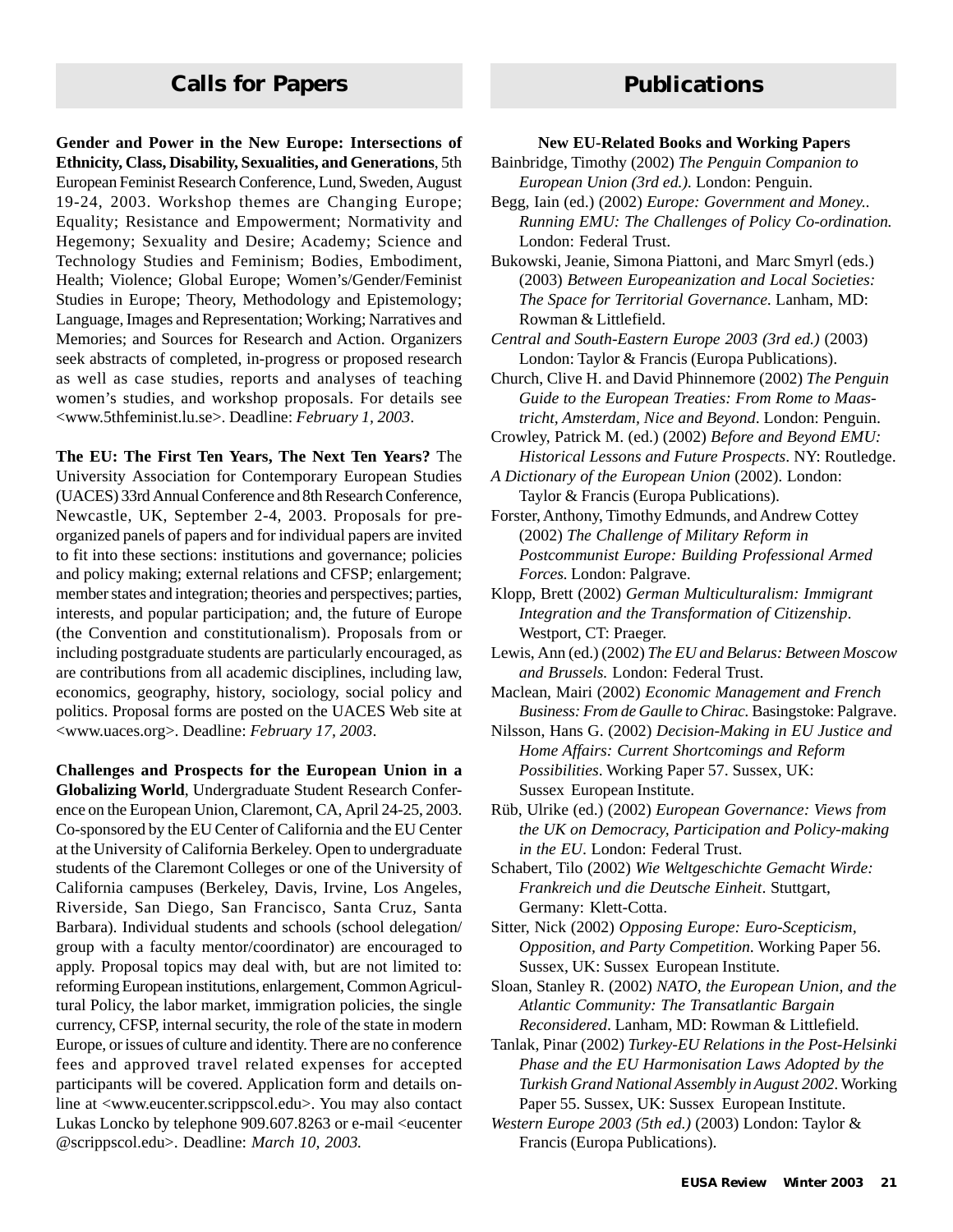### **EUSA Supporters**

With grateful thanks, we recognize the following EUSA members who made financial gifts to the European Union Studies Association in 2002 (as of press time):

| Christa Altenstetter       |
|----------------------------|
| Eugene M. Becker           |
| Berghahn Books             |
| Jeanie Bukowski            |
| Karl H. Cerny              |
| Peter Coffey               |
| Elizabeth P. Coughlan      |
| <b>Scott Davis</b>         |
| Desmond Dinan              |
| Peter Duignan              |
| Jenise Englund             |
| Richard Flickinger         |
| David Green                |
| <b>Clifford P. Hackett</b> |
| M. Donald Hancock          |
| Peter Herzog               |
| Ross C. Horning            |
| John T. S. Keeler          |
| Paulette Kurzer            |
|                            |

Pierre-Henri Laurent Demetrios G. Melis Sophie Meunier Ernest M. Pitt, Jr. David H. Popper Glenda Rosenthal Vivien A. Schmidt W. A. Schmidt Simon Serfaty M. Estellie Smith Michael J. Sodaro Valerie Staats Donald J. Swanz Margaretta Thuma Byron R. Trauger David Vogel Joseph H. H. Weiler Sherrill Brown Wells Eleanor Zeff

We are also grateful to the University Center for International Studies, University of Pittsburgh, for financial support in 2002, and to The German Marshall Fund of the United States for a 2002 grant in partial support of our 5th U.S.-EU Relations Project. The EUSA also thanks D. Bruce Shine (Shine & Mason) for *pro bono* legal work in 2002 and the law firms Barrett, Johnston, & Parlsey and Arnett, Draper & Hagood for gifts made in 2002.

The *EUSA Review* follows an annual calendar of announcements and listings organized in four topic areas: Winter (December 15): EU-Related Academic Programs (degree or certificate-granting, worldwide); Spring (March 15): EU-Related Web Sites (especially primary sources such as databases, on-line publications, and bibliographies); Summer (June 15): EU-Related Organizations (academic and professional associations or independent research centers and institutes with significant EU aspects in their missions); and Fall (September 15): EUSA Members' Research Notes (EUSA members' current EU-related funded research projects. Send brief announcements by e-mail to  $\langle e$ usa@pitt.edu $\rangle$  or by mail to EUSA, 415 Bellefield Hall, University of Pittsburgh, Pittsburgh, PA 15260 USA. We reserve the right to edit for length, and we cannot guarantee inclusion in the listings. We do not accept unsolicited e-mail attachments. *(cont. from p.2)* Coinciding with our biennial conferences, the European Union Studies Association awards prizes for excellence in the field, such as for the best dissertation in EU studies during the two-year period and the best paper given at our previous conference. For 2003, our prize selection committees have chosen the work of Georg Konrad Menz, "National Response Strategies to Transnational Challenges: The Austrian, French, and German Re-regulation of the Liberalization of Service Provision in the European Union Wage," for the Best Dissertation Prize, and that of Virginie Guiraudon, "The EU 'Garbage Can': Accounting for Policy Developments in the Immigration Domain," for the best paper delivered at our 2001 conference in Madison. Full details about both these prizes appear in this issue on p.11.

We give a third award as well and it is my personal pleasure to announce that the 2001-03 EUSA Executive Committee has unanimously chosen Stanley Hoffmann, Harvard University, for our 2003 Lifetime Contribution to the Field of EU Studies award. (Previous recipients have been Ernst Haas and Leon Lindberg.) As EUSA board member George Ross wrote, "[Hoffman's] scholarship and commentary on Europe and European integration have for decades been our intellectual benchmark. [He has] analyzed and explained the deeper logic of the building of Europe with unequaled grasp of the intersections of domestic, EU and international politics ..." Professor Hoffmann will accept the award in person at our Nashville conference dinner banquet, when he will deliver the conference keynote address, "The European Union between Regional Enlargement and Global Irrelevance." Congratulations to all our 2003 prize winners on your invaluable contributions to the study of European integration.

More details about optional outings in Nashville, conference hotel and registration, and a conference registration form are included in this issue of the *Review* on p.18, as well as on our Web site, where you will also find the entire provisional program. The continued strengthening of our conference is a clear indication that European integration and its consequences are an important and growing focus of scholarly enquiry. I look forward to seeing all of you in Nashville. (Our next conference is March 31-April 2, 2005, Austin, Texas—please note the dates).

In other Association business, this month all current EUSA members will receive by mail the ballot for the election of new members to the EUSA Executive Committee. Please be sure to cast your vote for these important positions to the body that makes policy decisions and oversees the programs of the European Union Studies Association. Three of our current board members —Karen Alter, Jeffrey Anderson, and George Ross—will be continuing (they have 2001-2005 terms), and the four new ones elected this spring will serve from 2003-2007. As for me, my term as chair ends June 1, 2003, and I look forward to retirement to the "committee" of former chairs. Happy New Year. The next few months will be exciting for all of us.

> MARTIN A. SCHAIN New York University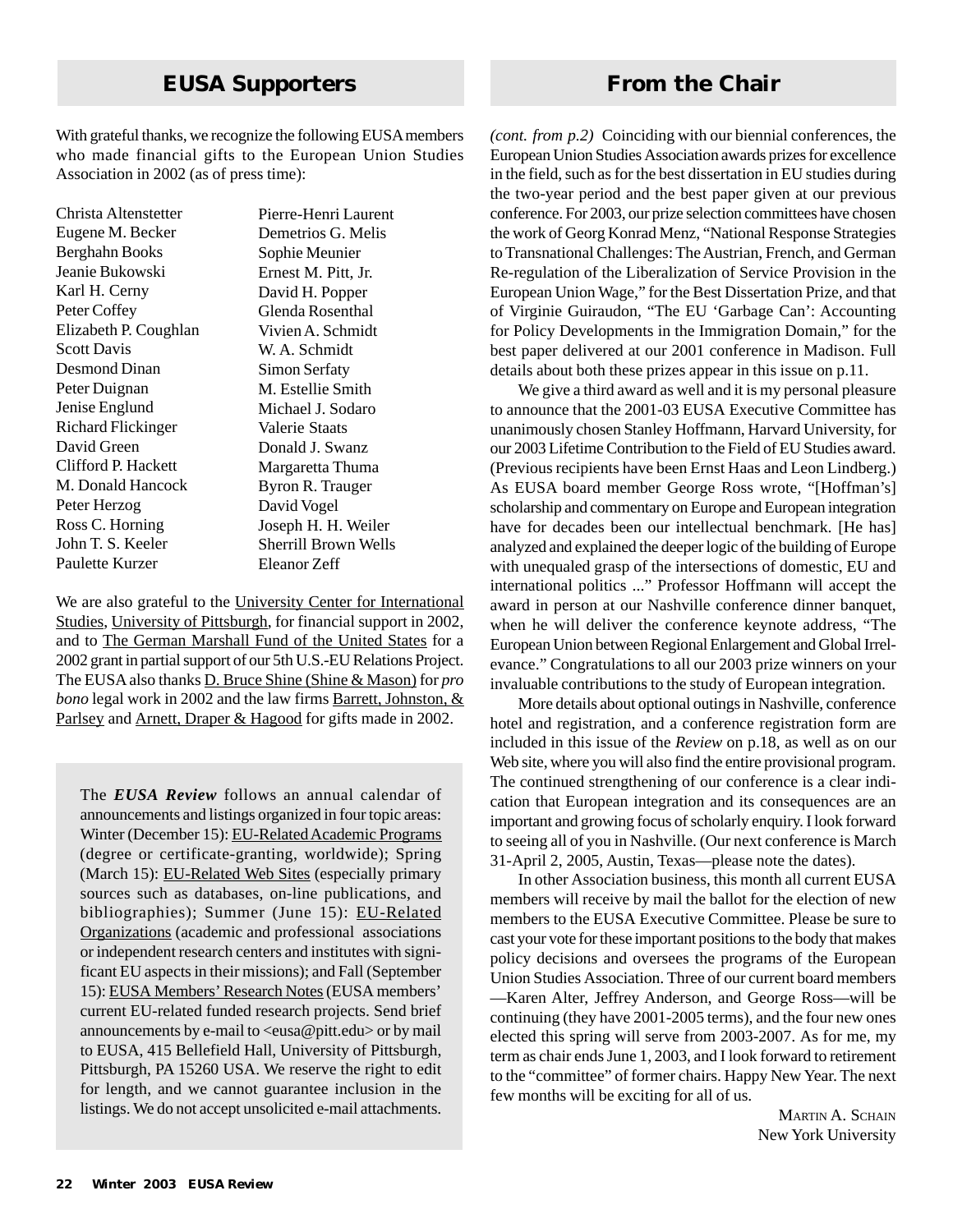### **EUSA Lifetime Membership**

ı п

*What is it?* Simply put, it is a one-time dues payment to EUSA of US\$ 1500.

#### *What does it include?*

The Lifetime Membership includes all regular membership benefits for life. Among those benefits currently are subscription to the quarterly *EUSA Review,* receipt of occasional EUSA monographs, discounted registration rates at the EUSA International Conference, subscription to our e-mail List Serve, and the opportunity to join EUSA interest sections.

#### *Are there any other benefits?*

By making a one-time membership payment, you not only avoid the task of renewing each year, but gain the twin advantages of securing lifetime membership at today's dollar values *and* avoiding future dues increases.

#### *Who should do this?*

Any person wishing to support the endeavors of the European Union Studies Association—the fostering of scholarship and inquiry on the European integration project. For U.S. taxpayers, an additional benefit is a receipt for a one-time \$500 charitable contribution to EUSA, tax-deductible to the extent allowed by law (reducing your tax liability for the year in which you become a Lifetime Member).

*How do I become a Lifetime Member?* Simply mail your check, in US\$ and made payable to "EUSA," to the European Union Studies Association, address given at right. (We can not accept lifetime membership payments by credit card.) We will send you a receipt and letter of acknowledgment.

*Will my Lifetime Membership be publicly recognized?* Yes, EUSA Lifetime Members will be listed in the *EUSA Review* and in our printed, biennial Member Directory.

### **EUROPEAN UNION STUDIES ASSOCIATION**

**New Individual Membership Form** *(Please type or print)*

| yes<br>$\sim$ no<br>* Students must provide copy of current semester's registration form.<br>$\frac{1}{2}$ \$5 (2 yrs. \$10)<br>$\frac{\ }{2}$ \$5 (2 yrs. \$10)<br>$\frac{\ }{2}$ \$5 (2 yrs. \$10)<br>EU Latin America Caribbean Interest Section ______ \$5 (2 yrs. \$10)<br>$\frac{\$5 (2 \text{ yrs. } $10)}{2 \text{ yrs. } $10}$<br>EU Public Opinion and Participation Section ______ \$5 (2 yrs. \$10)<br>$\frac{\ }{2}$ \$5 (2 yrs. \$10) |
|-----------------------------------------------------------------------------------------------------------------------------------------------------------------------------------------------------------------------------------------------------------------------------------------------------------------------------------------------------------------------------------------------------------------------------------------------------|
|                                                                                                                                                                                                                                                                                                                                                                                                                                                     |
|                                                                                                                                                                                                                                                                                                                                                                                                                                                     |
|                                                                                                                                                                                                                                                                                                                                                                                                                                                     |
|                                                                                                                                                                                                                                                                                                                                                                                                                                                     |
|                                                                                                                                                                                                                                                                                                                                                                                                                                                     |
|                                                                                                                                                                                                                                                                                                                                                                                                                                                     |
|                                                                                                                                                                                                                                                                                                                                                                                                                                                     |
|                                                                                                                                                                                                                                                                                                                                                                                                                                                     |
|                                                                                                                                                                                                                                                                                                                                                                                                                                                     |
|                                                                                                                                                                                                                                                                                                                                                                                                                                                     |
|                                                                                                                                                                                                                                                                                                                                                                                                                                                     |
|                                                                                                                                                                                                                                                                                                                                                                                                                                                     |
|                                                                                                                                                                                                                                                                                                                                                                                                                                                     |
|                                                                                                                                                                                                                                                                                                                                                                                                                                                     |
|                                                                                                                                                                                                                                                                                                                                                                                                                                                     |
|                                                                                                                                                                                                                                                                                                                                                                                                                                                     |
|                                                                                                                                                                                                                                                                                                                                                                                                                                                     |
|                                                                                                                                                                                                                                                                                                                                                                                                                                                     |
|                                                                                                                                                                                                                                                                                                                                                                                                                                                     |
|                                                                                                                                                                                                                                                                                                                                                                                                                                                     |
| U.S. taxpayers may make a tax-deductible contribution to support<br>the work of EUSA in any amount over membership dues:<br>$\frac{\text{S}}{\text{S}}$<br>$\sim$                                                                                                                                                                                                                                                                                   |
|                                                                                                                                                                                                                                                                                                                                                                                                                                                     |
| We prefer payment by check (payable to "EUSA") when possible.<br>Checks must be in US\$ and drawn on a USA bank. We also accept<br>international money orders and MasterCard or Visa credit cards.<br>Your cancelled check or credit card statement will be your receipt.                                                                                                                                                                           |
|                                                                                                                                                                                                                                                                                                                                                                                                                                                     |
|                                                                                                                                                                                                                                                                                                                                                                                                                                                     |
|                                                                                                                                                                                                                                                                                                                                                                                                                                                     |
|                                                                                                                                                                                                                                                                                                                                                                                                                                                     |
| Mail or fax this form (please do not mail and fax this form) to:<br><b>European Union Studies Association</b>                                                                                                                                                                                                                                                                                                                                       |